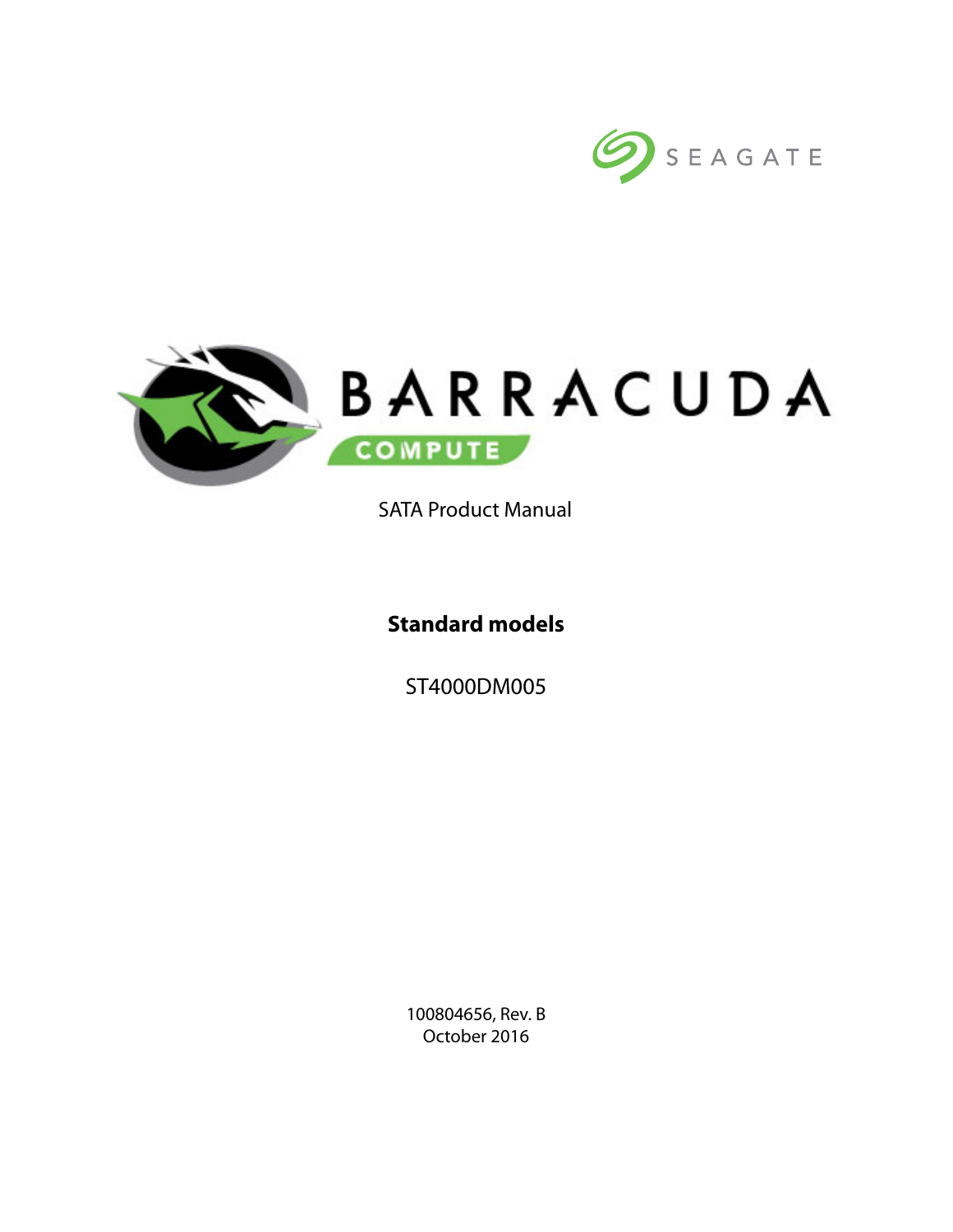## **Document Revision History**

| <b>Revision</b>  | <b>Date</b> | <b>Description of Change</b>                                                                                                                                                                                                                     |
|------------------|-------------|--------------------------------------------------------------------------------------------------------------------------------------------------------------------------------------------------------------------------------------------------|
| Rev. A           | 08/31/2016  | Initial release.                                                                                                                                                                                                                                 |
| Rev. B (Draft 5) | 10/21/2016  | fc: Applied new BarraCuda logo<br>10: Revised Section 2.8.1 Power consumption & Edits in Table 2<br>11: Revised Section 2.8.4 Power-management modes<br>15: Updated to MSIP Korean text for Class B device warning<br>19: New mechanical drawing |

**© 2016 Seagate Technology LLC. All rights reserved.**

Publication number: 100804656, Rev. B October 2016

Seagate, Seagate Technology and the Spiral logo are registered trademarks of Seagate Technology LLC in the United States and/or other countries. BarraCuda and SeaTools are either trademarks or registered trademarks of Seagate Technology LLC or one of its affiliated companies in the United States and/or other countries. All other trademarks or registered trademarks are the property of their respective owners.

No part of this publication may be reproduced in any form without written permission of Seagate Technology LLC. Call 877-PUB-TEK1(877-782-8351) to request permission.

When referring to drive capacity, one gigabyte, or GB, equals one billion bytes and one terabyte, or TB, equals one trillion bytes. Your computer's operating system may use a different standard of measurement and report a lower capacity. In addition, some of the listed capacity is used for formatting and other functions, and thus will not be available for data storage. Actual quantities will vary based on various factors, including file size, file format, features and application software. Actual data rates may vary depending on operating environment and other factors. The export or re-export of hardware or software containing encryption may be regulated by the U.S. Department of Commerce, Bureau of Industry and Security (for more information, visit [www.bis.doc.gov\)](HTTP://www.bis.doc.gov), and controlled for import and use outside of the U.S. Seagate reserves the right to change, without notice, product offerings or specifications.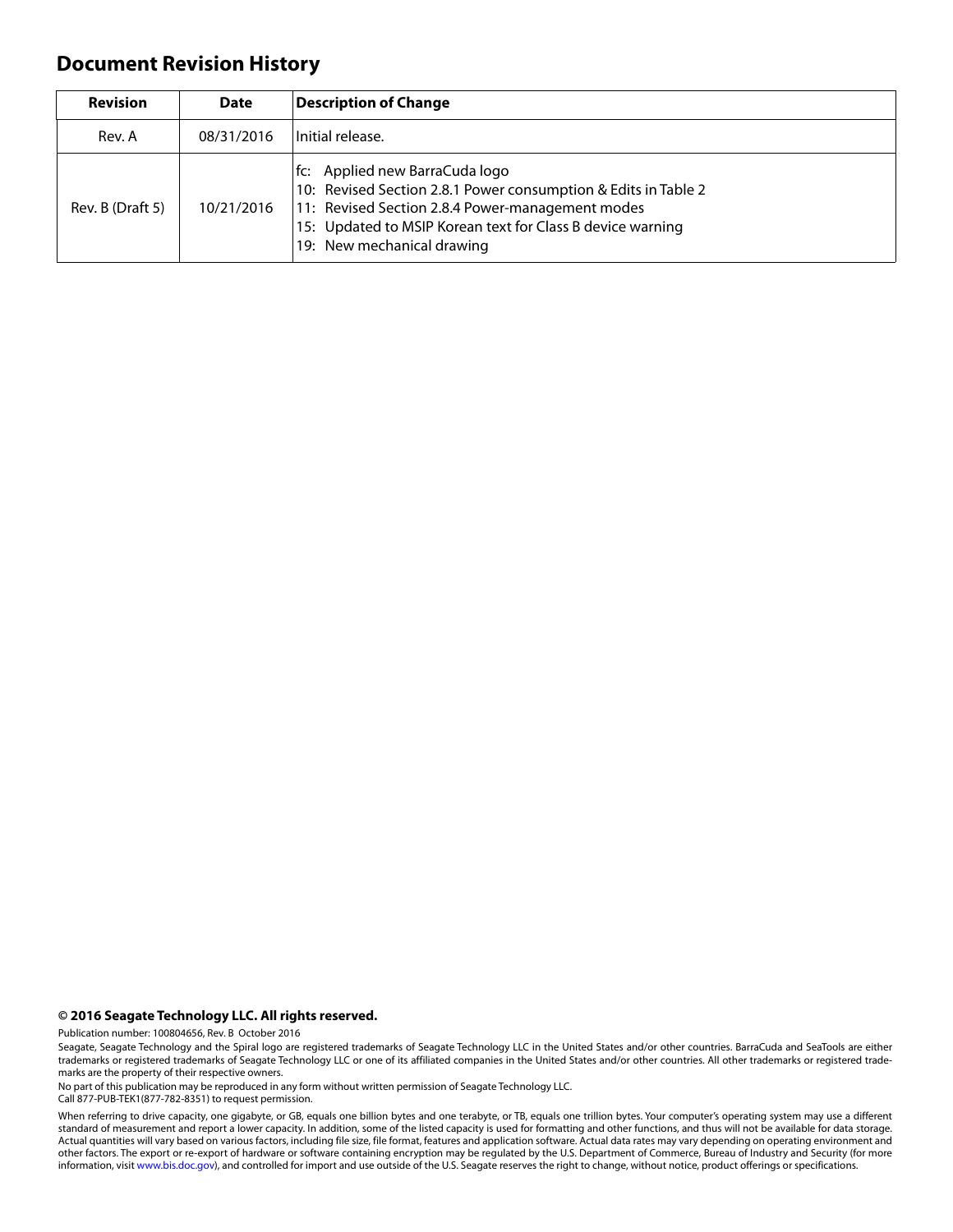# Contents

| 1.1  |        |                                                                        |  |
|------|--------|------------------------------------------------------------------------|--|
|      |        |                                                                        |  |
| 2.1  |        |                                                                        |  |
| 2.2  |        |                                                                        |  |
|      | 2.2.1  |                                                                        |  |
| 2.3  |        |                                                                        |  |
| 2.4  |        |                                                                        |  |
| 2.5  |        |                                                                        |  |
| 2.6  |        |                                                                        |  |
| 2.7  |        |                                                                        |  |
| 2.8  |        |                                                                        |  |
|      | 2.8.1  |                                                                        |  |
|      | 2.8.2  |                                                                        |  |
|      | 2.8.3  |                                                                        |  |
|      | 2.8.4  |                                                                        |  |
| 2.9  |        |                                                                        |  |
|      | 2.9.1  |                                                                        |  |
|      | 2.9.2  |                                                                        |  |
|      | 2.9.3  |                                                                        |  |
|      | 2.9.4  |                                                                        |  |
|      | 2.9.5  |                                                                        |  |
| 2.10 |        |                                                                        |  |
|      | 2.10.1 |                                                                        |  |
| 2.11 |        |                                                                        |  |
| 2.12 |        |                                                                        |  |
|      | 2.12.1 |                                                                        |  |
| 2.13 |        |                                                                        |  |
|      | 2.13.1 |                                                                        |  |
|      | 2.13.2 |                                                                        |  |
|      | 2.13.3 |                                                                        |  |
| 2.14 |        |                                                                        |  |
|      | 2.14.1 | European Union Restriction of Hazardous Substances (RoHS) Directive 16 |  |
| 2.15 |        |                                                                        |  |
| 2.16 |        |                                                                        |  |
|      |        |                                                                        |  |
|      |        |                                                                        |  |
| 3.1  |        |                                                                        |  |
| 3.2  |        |                                                                        |  |
| 3.3  |        |                                                                        |  |
| 3.4  |        |                                                                        |  |
|      |        |                                                                        |  |
| 4.1  |        |                                                                        |  |
| 4.2  |        |                                                                        |  |
| 4.3  |        |                                                                        |  |
|      | 4.3.1  |                                                                        |  |
|      | 4.3.2  |                                                                        |  |
|      |        |                                                                        |  |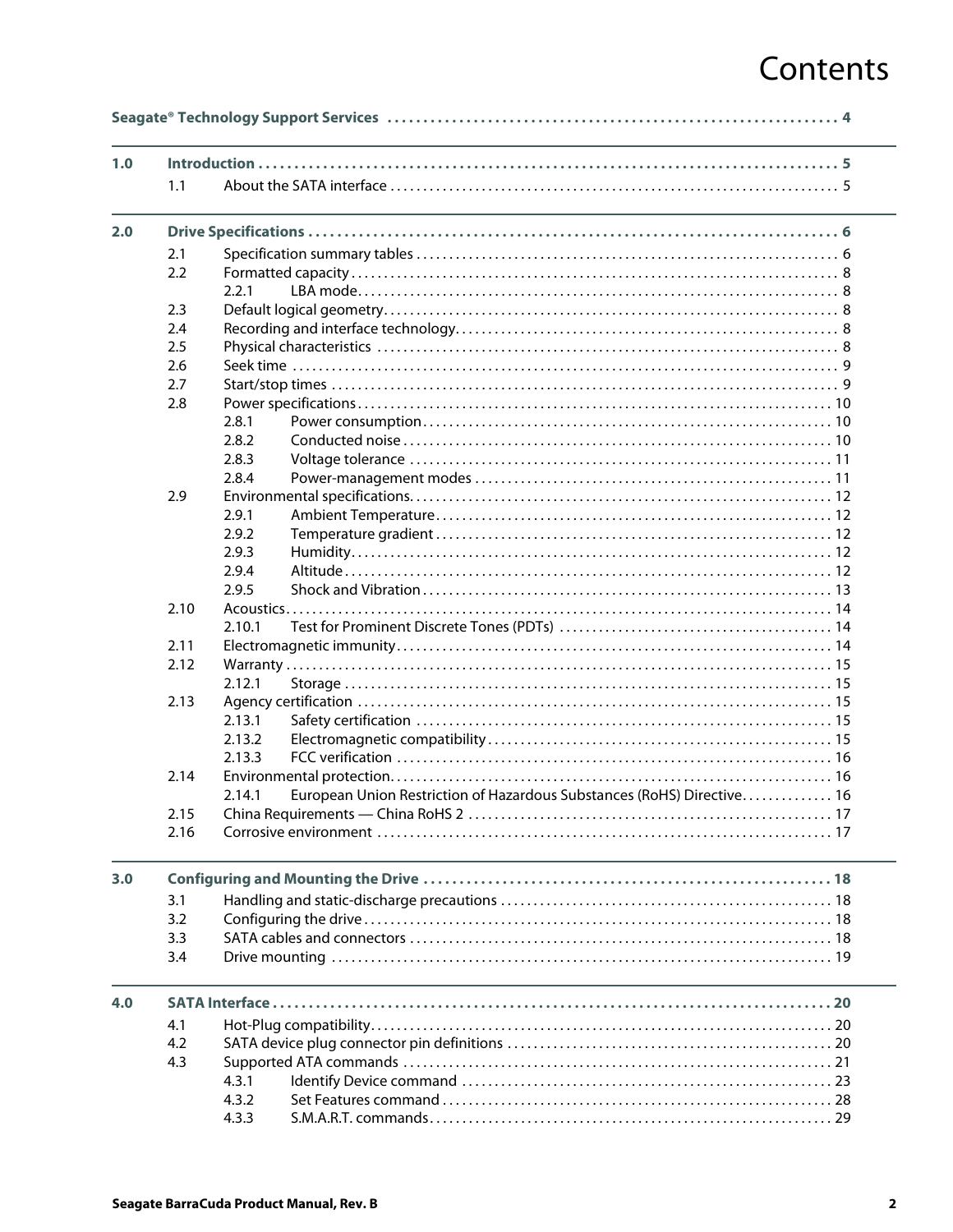# Figures

| Figure 1 |  |
|----------|--|
| Figure 2 |  |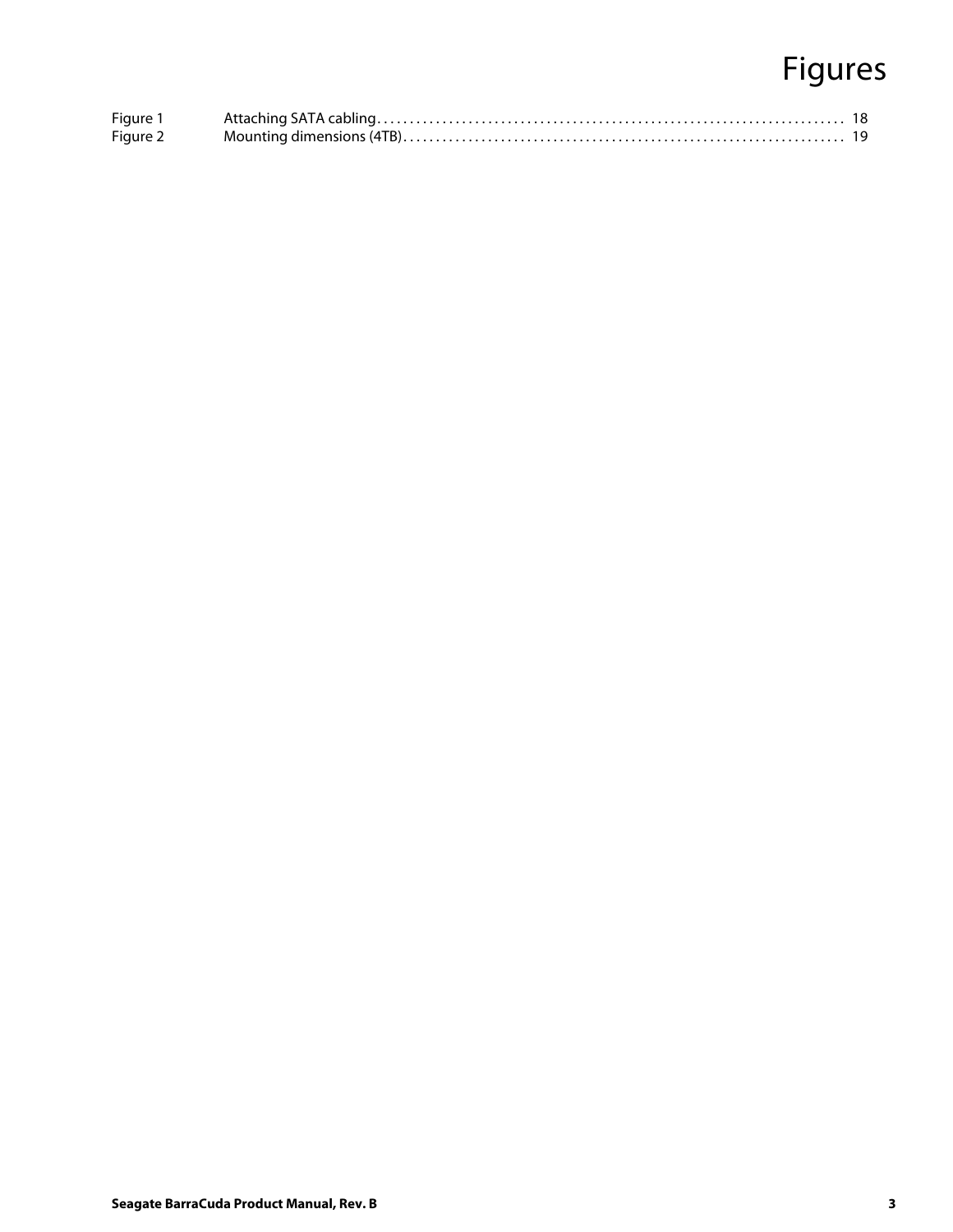# Seagate® Technology Support Services

<span id="page-4-0"></span>For information regarding online support and services, visit: [http://www.sea](http://www.seagate.com/contacts/)gate.com/contacts/

[For information regarding Warranty Support, visit: h](http://www.seagate.com/support/warranty-and-replacements/)ttp://www.seagate.com/support/warranty-and-replacements/

For information regarding data recovery services, visit: [http://www.sea](http://www.seagate.com/services-software/data-recovery-services/)gate.com/services-software/data-recovery-services/

[For Seagate OEM, Distribution partner and reseller portals, visit: h](http://www.seagate.com/partners/)ttp://www.seagate.com/partners/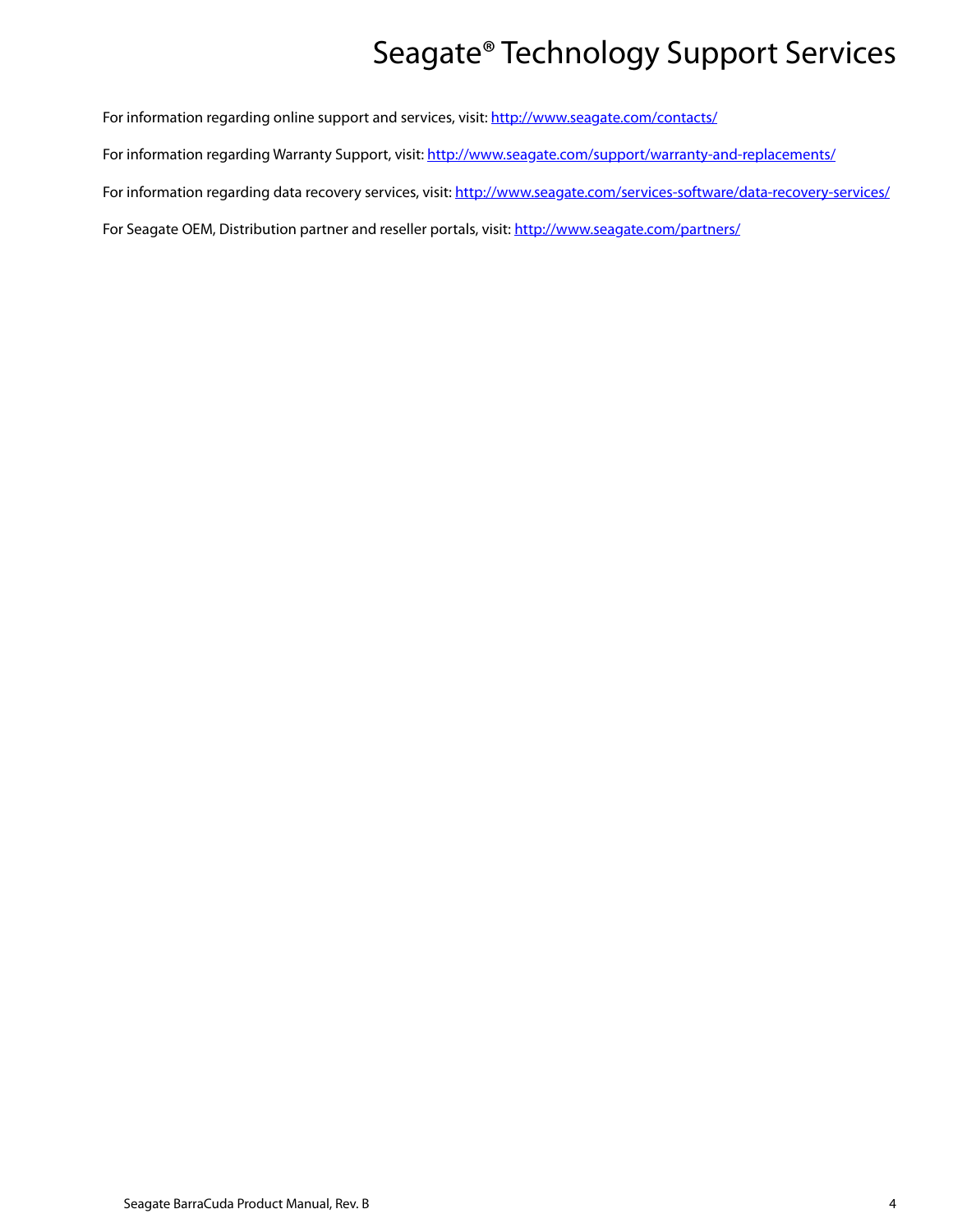## <span id="page-5-0"></span>**1.0 Introduction**

This manual describes the functional, mechanical and interface specifications for the following: Seagate® BarraCuda® model drives:

#### **ST4000DM005**

These drives provide the following key features:

- Compliant with RoHS requirements in China and Europe.
- High instantaneous (burst) data-transfer rates (up to 600MB per second).
- Native Command Queuing with command ordering to increase performance in demanding applications.
- Quiet operation.
- SeaTools diagnostic software performs a drive self-test that eliminates unnecessary drive returns.
- State-of-the-art cache and on-the-fly error-correction algorithms.
- Support for S.M.A.R.T. drive monitoring and reporting.
- Supports latching SATA cables and connectors.
- TGMR recording technology provides the drives with increased areal density.
- Worldwide Name (WWN) capability uniquely identifies the drive.

## <span id="page-5-1"></span>**1.1 About the SATA interface**

The Serial ATA (SATA) interface provides several advantages over the traditional (parallel) ATA interface. The primary advantages include:

- Easy installation and configuration with true plug-and-play connectivity. It is not necessary to set any jumpers or other configuration options.
- Thinner and more flexible cabling for improved enclosure airflow and ease of installation.
- Scalability to higher performance levels.

In addition, SATA makes the transition from parallel ATA easy by providing legacy software support. SATA was designed to allow users to install a SATA host adapter and SATA disk drive in the current system and expect all of the existing applications to work as normal.

The SATA interface connects each disk drive in a point-to-point configuration with the SATA host adapter. There is no master/slave relationship with SATA devices like there is with parallel ATA. If two drives are attached on one SATA host adapter, the host operating system views the two devices as if they were both "masters" on two separate ports. This essentially means both drives behave as if they are Device 0 (master) devices.

The SATA host adapter and drive share the function of emulating parallel ATA device behavior to provide backward compatibility with existing host systems and software. The Command and Control Block registers, PIO and DMA data transfers, resets, and interrupts are all emulated.

The SATA host adapter contains a set of registers that shadow the contents of the traditional device registers, referred to as the Shadow Register Block. All SATA devices behave like Device 0 devices. For additional information about how SATA emulates parallel ATA, refer to the "Serial ATA International Organization: Serial ATA Revision 3.0". The specification can be downloaded from [www.sata-io.org](htt6p://www.sata-io.org).

| <b>Note</b> | The host adapter may, optionally, emulate a master/slave environment to host software where two devices<br>on separate SATA ports are represented to host software as a Device 0 (master) and Device 1 (slave) accessed  <br>at the same set of host bus addresses. A host adapter that emulates a master/slave environment manages<br>two sets of shadow registers. This is not a typical SATA environment. |
|-------------|--------------------------------------------------------------------------------------------------------------------------------------------------------------------------------------------------------------------------------------------------------------------------------------------------------------------------------------------------------------------------------------------------------------|
|-------------|--------------------------------------------------------------------------------------------------------------------------------------------------------------------------------------------------------------------------------------------------------------------------------------------------------------------------------------------------------------------------------------------------------------|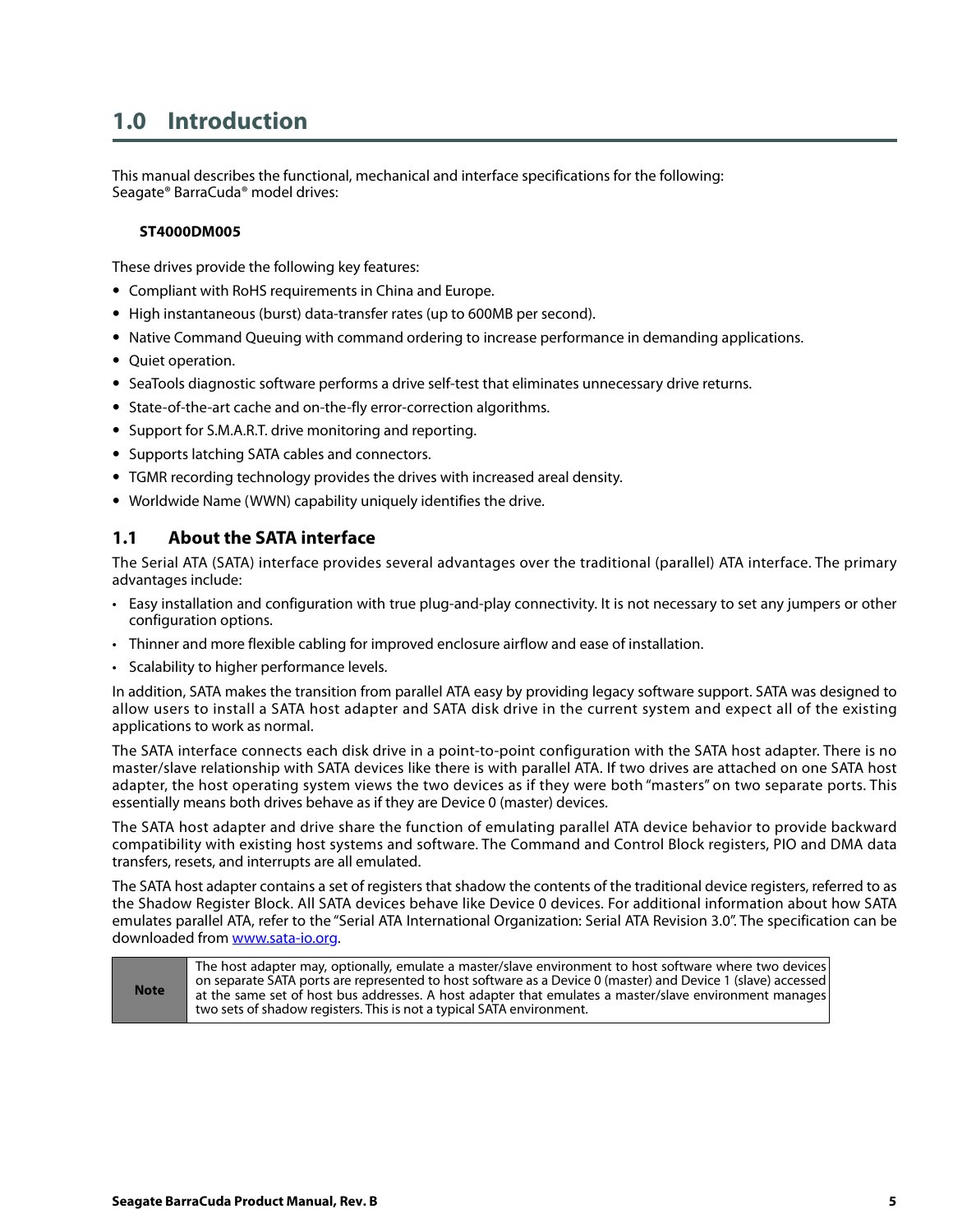## <span id="page-6-0"></span>**2.0 Drive Specifications**

Unless otherwise noted, all specifications are measured under ambient conditions, at 25°C, and nominal power. For convenience, the phrases the drive and this drive are used throughout this manual to indicate the following drive models:

#### **ST4000DM005**

## <span id="page-6-1"></span>**2.1 Specification summary tables**

The specifications listed in **Table 1** are for quick reference. For details on specification measurement or definition, refer to the appropriate section of this manual.

| <b>Drive Specification*</b>                                   | ST4000DM005                                                                |  |
|---------------------------------------------------------------|----------------------------------------------------------------------------|--|
| Formatted capacity (512 bytes/sector)**                       | 4000GB (4TB)                                                               |  |
| <b>Guaranteed sectors</b>                                     | 7,814,037,168                                                              |  |
| Heads                                                         | 6                                                                          |  |
| <b>Disks</b>                                                  | 3                                                                          |  |
| Bytes per sector (4K physical emulated at 512-byte sectors)   | 4096                                                                       |  |
| Default sectors per track                                     | 63                                                                         |  |
| Default read/write heads                                      | 16                                                                         |  |
| Default cylinders                                             | 16,383                                                                     |  |
| Recording density (max)                                       | 2054kFCI                                                                   |  |
| Track density (avg)                                           | 390ktracks/in                                                              |  |
| Areal density (avg)                                           | 811Gb/in2                                                                  |  |
| Internal data transfer rate (max)                             | 2111Mb/s                                                                   |  |
| Average data rate, read/write (MB/s)                          | 161MB/s                                                                    |  |
| Maximum sustained data rate, OD read (MB/s)                   | 190MB/s                                                                    |  |
| ATA data-transfer modes supported                             | PIO modes: 0 to 4<br>Multiword DMA modes: 0 to 2<br>Ultra DMA modes 0 to 6 |  |
| I/O data-transfer rate (max)                                  | 600MB/s                                                                    |  |
| Cache buffer                                                  | 64MB                                                                       |  |
| Height (max)                                                  | 26.1mm / 1.028 in                                                          |  |
| Width (max)                                                   | 101.6mm /4.0 in (+ 0.010 in)                                               |  |
| Length (max)<br>146.99mm / 5.787 in                           |                                                                            |  |
| Weight (typical)<br>635g / 1.400 lb                           |                                                                            |  |
| Average latency                                               | 5.1 <sub>ms</sub>                                                          |  |
| Power-on to ready (max)                                       | 15.0s                                                                      |  |
| Standby to ready (max)                                        | 15.0s                                                                      |  |
| Average seek, read (typical)<br>Average seek, write (typical) | <12.0ms typical<br><12.0ms typical                                         |  |
| Startup current (typical) 12V                                 | 2.0A                                                                       |  |
| Voltage tolerance (including noise)                           | $5V \pm 5%$<br>12V ±10%                                                    |  |
| Non-Operating (Ambient °C)                                    | $-40^\circ$ to 70 $^\circ$                                                 |  |
| Operating ambient temperature (min °C)                        | $0^{\circ}$                                                                |  |
| Operating temperature (drive case max °C)                     | $60^{\circ\dagger}$                                                        |  |
| Temperature gradient                                          | 20°C per hour max (operating)<br>30°C per hour max (non-operating)         |  |

*Table 1 Drive specifications summary for 4TB model*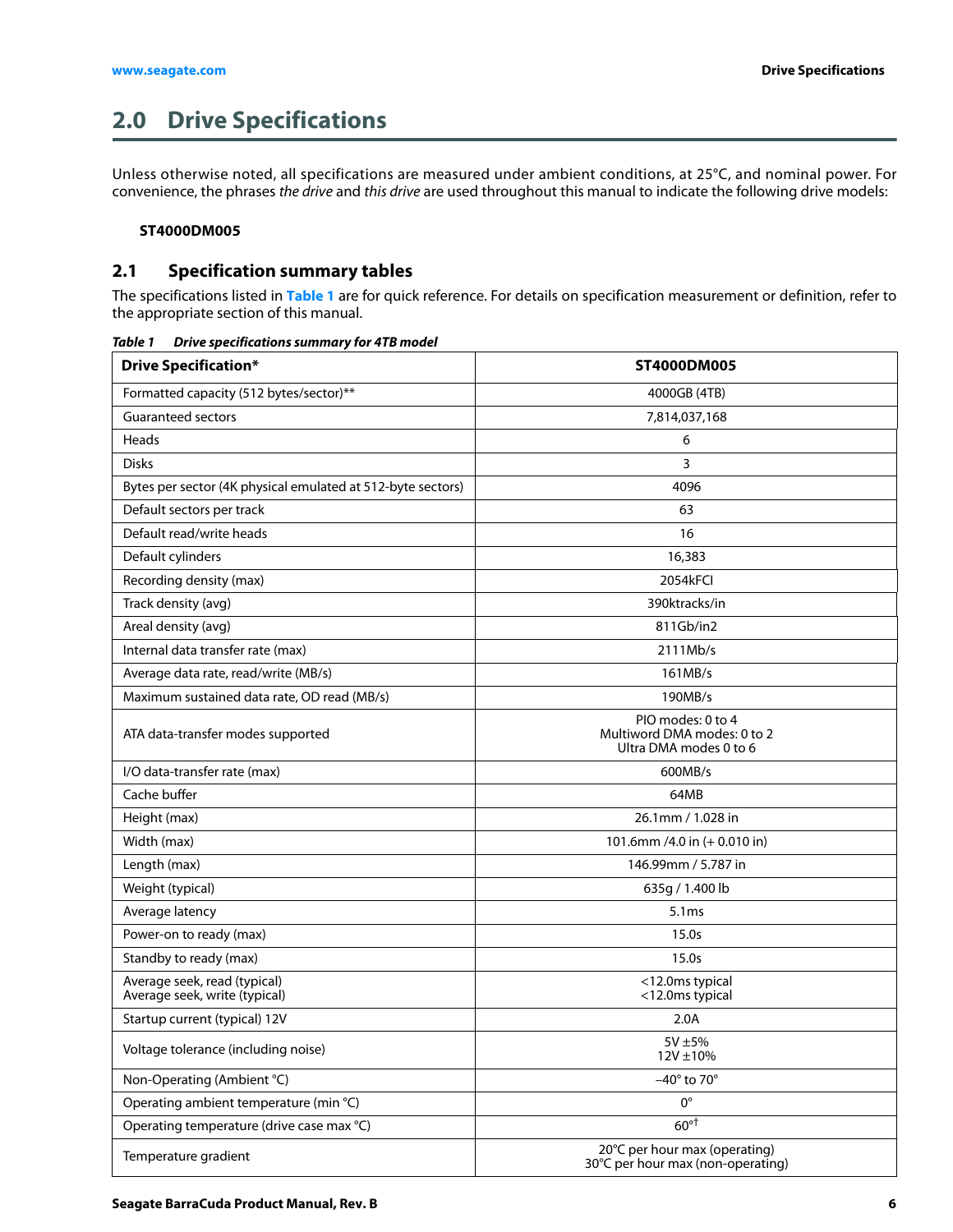| 21176 Specifications Summary TVI +1D model (C                               |                                                                                                                                                                                                                                                                                                                                                                                                                                      |  |  |  |
|-----------------------------------------------------------------------------|--------------------------------------------------------------------------------------------------------------------------------------------------------------------------------------------------------------------------------------------------------------------------------------------------------------------------------------------------------------------------------------------------------------------------------------|--|--|--|
| <b>Drive Specification*</b>                                                 | ST4000DM005                                                                                                                                                                                                                                                                                                                                                                                                                          |  |  |  |
| Relative humidity                                                           | 5% to 90% (operating)<br>5% to 95% (non-operating)                                                                                                                                                                                                                                                                                                                                                                                   |  |  |  |
| Relative humidity gradient (max)                                            | 30% per hour                                                                                                                                                                                                                                                                                                                                                                                                                         |  |  |  |
| Wet bulb temperature (max)                                                  | 26°C max (operating)<br>29°C max (non-operating)                                                                                                                                                                                                                                                                                                                                                                                     |  |  |  |
| Altitude, operating                                                         | $-304m$ to 3048m<br>$(-1000 \text{ ft to } 10,000 \text{ ft})$                                                                                                                                                                                                                                                                                                                                                                       |  |  |  |
| Altitude, non-operating<br>(below mean sea level, max)                      | $-304m$ to 12.192m<br>$(-1000$ ft to $40,000+$ ft)                                                                                                                                                                                                                                                                                                                                                                                   |  |  |  |
| Operational shock (max)                                                     | 80 Gs at 2ms                                                                                                                                                                                                                                                                                                                                                                                                                         |  |  |  |
| Non-operational shock (max)                                                 | 300 Gs at 2ms                                                                                                                                                                                                                                                                                                                                                                                                                        |  |  |  |
| Vibration, operating                                                        | 10Hz to 22Hz: 0.25 Gs, Limited displacement<br>22Hz to 350Hz: 0.50 Gs<br>350Hz to 500Hz: 0.25 Gs                                                                                                                                                                                                                                                                                                                                     |  |  |  |
| Vibration, non-operating                                                    | 5Hz to 22Hz: 3.0 Gs<br>22Hz to 350Hz: 3.0 Gs<br>350Hz to 500Hz: 3.0 Gs                                                                                                                                                                                                                                                                                                                                                               |  |  |  |
| Drive acoustics, sound power                                                |                                                                                                                                                                                                                                                                                                                                                                                                                                      |  |  |  |
| Idle***                                                                     | 23 dBA (typical)<br>25 dBA (max)                                                                                                                                                                                                                                                                                                                                                                                                     |  |  |  |
| Seek                                                                        | 24 dBA (typical)<br>25 dBA (max)                                                                                                                                                                                                                                                                                                                                                                                                     |  |  |  |
| Non-recoverable read errors                                                 | 1 per $10^{14}$ bits read                                                                                                                                                                                                                                                                                                                                                                                                            |  |  |  |
| Rated workload                                                              | Average annualized workload rating: <55 TB/year.<br>The AFR specification for the product assumes the I/O workload does<br>not exceed the average annualized workload rate limit of 55 TB/year.<br>Workloads exceeding the annualized rate may degrade the product<br>AFR and impact reliability as experienced by the particular<br>application. The average annualized workload rate limit is in units of<br>TB per calendar year. |  |  |  |
| Warranty                                                                    | To determine the warranty for a specific drive, use a web browser to<br>access the following web page:<br>http://www.seagate.com/support/warranty-and-replacements/<br>From this page, click on "Is my Drive under Warranty". Users will be<br>asked to provide the drive serial number, model number (or part<br>number) and country of purchase. The system will display the<br>warranty information for the drive.                |  |  |  |
| Load/unload cycles (25°C, 50% rel. humidity)                                | 300,000                                                                                                                                                                                                                                                                                                                                                                                                                              |  |  |  |
| Supports hotplug operation per the<br>Serial ATA Revision 3.2 specification | Yes                                                                                                                                                                                                                                                                                                                                                                                                                                  |  |  |  |

*Table 1 Drive specifications summary for 4TB model (continued)*

\* All specifications above are based on native configurations.

\*\* One GB equals one billion bytes and 1TB equals one trillion bytes when referring to hard drive capacity. Accessible capacity may vary depending on operating environment and formatting.

\*\*\* During periods of drive idle, some offline activity may occur according to the S.M.A.R.T. specification, which may increase acoustic and power to operational levels.

† Seagate does not recommend operating at sustained case temperatures above 60°C. Operating at higher temperatures will reduce useful life of the product.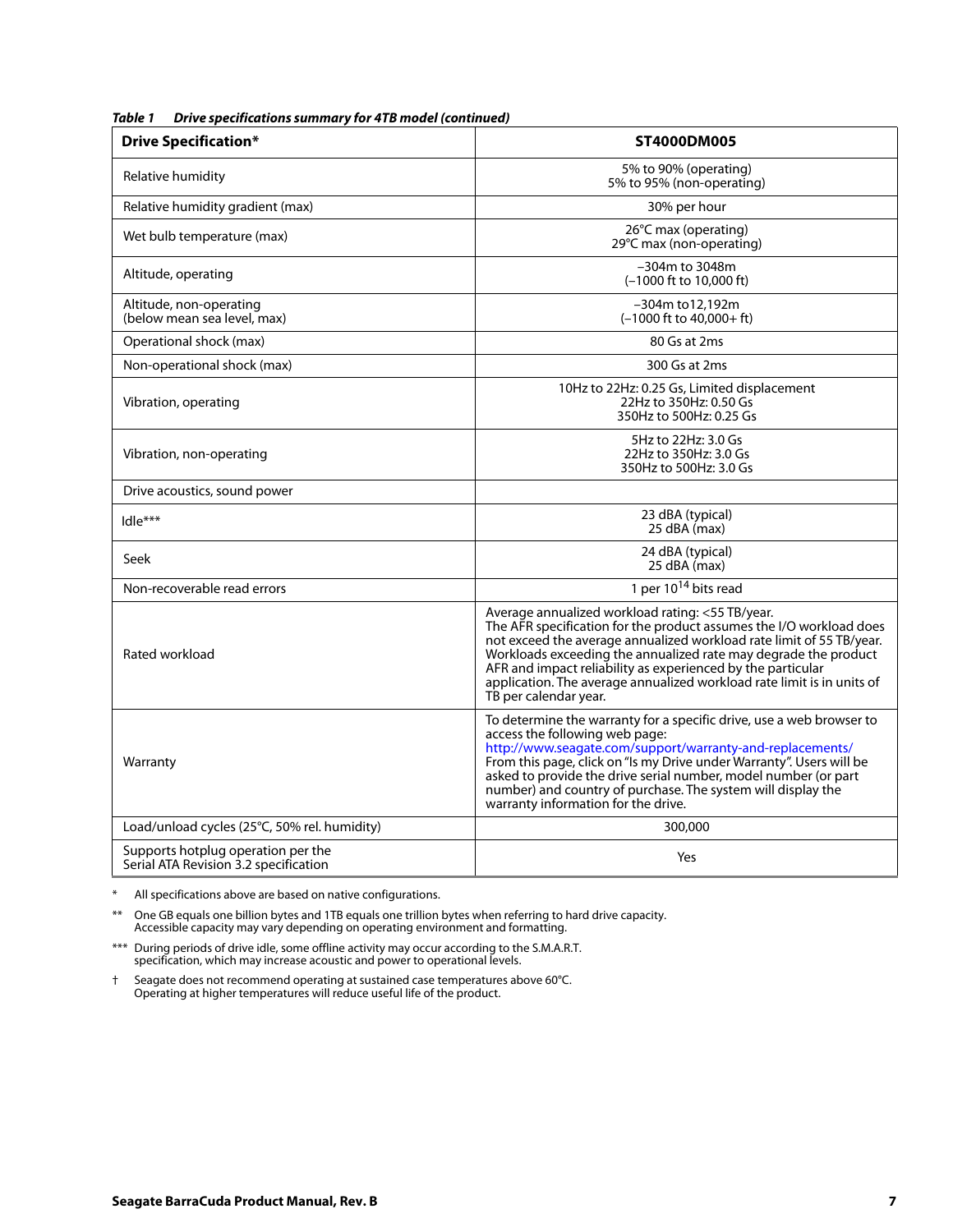## <span id="page-8-0"></span>**2.2 Formatted capacity**

| Model | <b>Formatted capacity*</b> | <b>Guaranteed sectors</b> | <b>Bytes per sector</b> |
|-------|----------------------------|---------------------------|-------------------------|
| 4TB   | 4000GB                     | 7,814,037,168             | 4096                    |

\*One GB equals one billion bytes and 1TB equals one trillion bytes when referring to hard drive capacity. Accessible capacity may vary depending on operating environment and formatting.

## <span id="page-8-1"></span>**2.2.1 LBA mode**

When addressing these drives in LBA mode, all blocks (sectors) are consecutively numbered from 0 to  $n-1$ , where n is the number of guaranteed sectors as defined above.

See [Section 4.3.1, "Identify Device command"](#page-23-0) (words 60-61 and 100-103) for additional information about 48-bit addressing support of drives with capacities over 137GB.

## <span id="page-8-2"></span>**2.3 Default logical geometry**

- **Cylinders**: 16,383
- **Read/write heads**: 16
- **Sectors per track**: 63

#### **LBA mode**

When addressing these drives in LBA mode, all blocks (sectors) are consecutively numbered from 0 to  $n-1$ , where n is the number of guaranteed sectors as defined above.

### <span id="page-8-3"></span>**2.4 Recording and interface technology**

| Interface                                            | <b>SATA</b> |
|------------------------------------------------------|-------------|
| <b>Recording method</b>                              | TGMR        |
| <b>Recording density</b>                             | 2054kFCI    |
| <b>Track density</b> (ktracks/inch avg)              | 390         |
| <b>Areal density</b> (Gb/in <sup>2</sup> )           | 811         |
| <b>Internal data transfer rate (Mb/s max)</b>        | 2111        |
| Maximum sustained data transfer rate, OD read (MB/s) | 190         |
| <b>Average data rate, read/write (MB/s)</b>          | 161         |
| <b>I/O data-transfer rate (MB/s max)</b>             | 600         |

### <span id="page-8-4"></span>**2.5 Physical characteristics**

| <b>Maximum height</b> | 26.1mm / 1.028 in                  |  |
|-----------------------|------------------------------------|--|
| Maximum width         | 101.6mm / 4.0 in ( $\pm$ 0.010 in) |  |
| Maximum length        | 146.99mm / 5.787 in                |  |
| <b>Typical weight</b> | 635g / 1.400 lb                    |  |
| <b>Cache buffer</b>   | 64MB                               |  |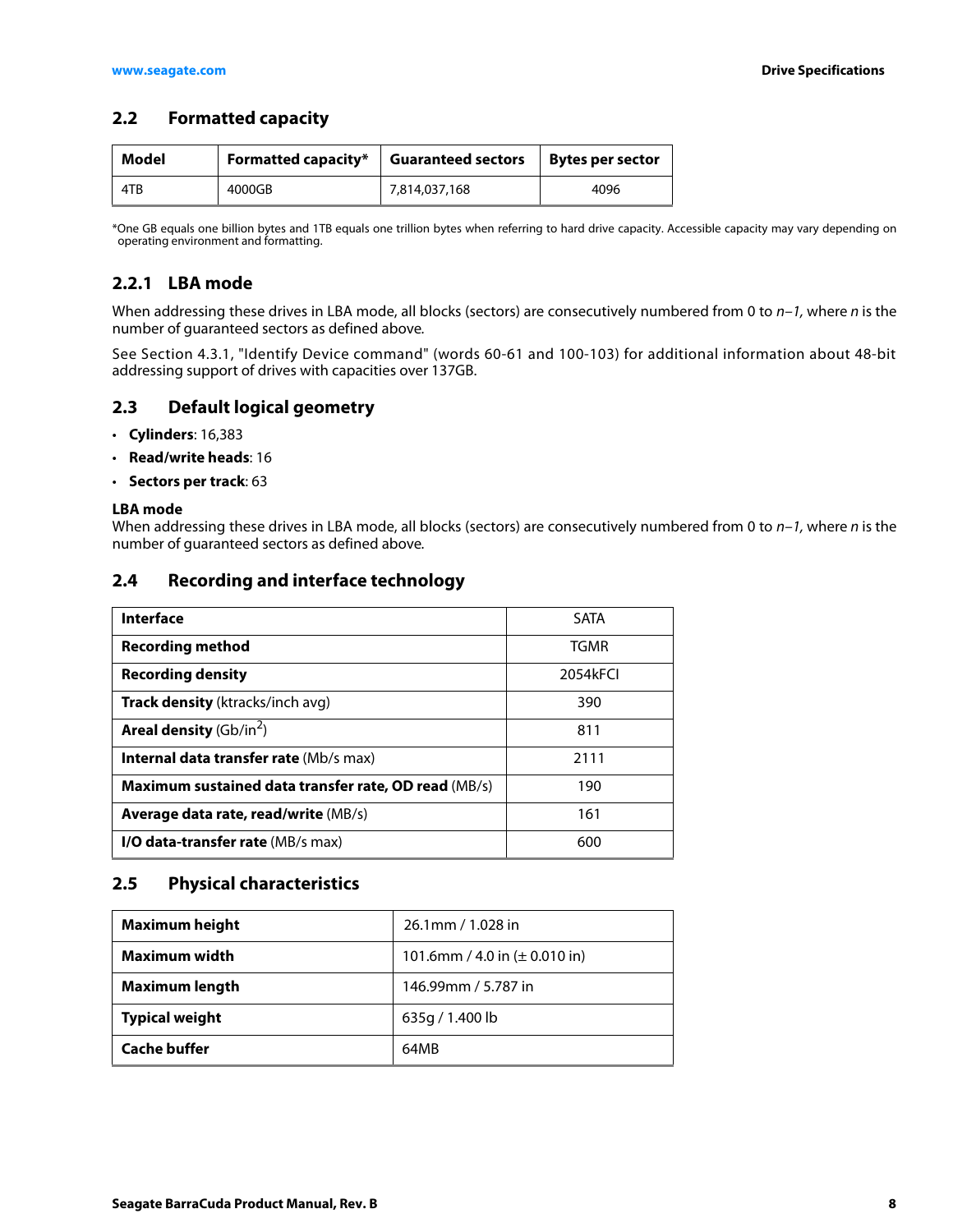## <span id="page-9-0"></span>**2.6 Seek time**

Seek measurements are taken with nominal power at 25°C ambient temperature. All times are measured using drive diagnostics. The specifications in the table below are defined as follows:

- Track-to-track seek time is an average of all possible single-track seeks in both directions.
- Average seek time is a true statistical random average of at least 5000 measurements of seeks between random tracks, less overhead.

| Typical seek times (ms) | Read | Write |
|-------------------------|------|-------|
| ∣ Track-to-track        | 1.0  | 1.2   |
| Average                 | 12.0 | 12.0  |
| Average latency         | 5.1  |       |

**Note**

These drives are designed to consistently meet the seek times represented in this manual. Physical seeks, regardless of mode (such as track-to-track and average), are expected to meet the noted values. However, due to the manner in which these drives are formatted, benchmark tests that include command overhead or measure logical seeks may produce results that vary from these specifications.

## <span id="page-9-1"></span>**2.7 Start/stop times**

The start/stop times listed below are for the 4TB models.

| Power-on to ready     | 13 (typical) |
|-----------------------|--------------|
| (in seconds)          | $15$ (max)   |
| Standby to ready      | 13 (typical) |
| (in seconds)          | $15$ (max)   |
| Ready to spindle stop | 10 (typical) |
| (in seconds)          | $11$ (max)   |

Time-to-ready may be longer than normal if the drive power is removed without going through normal OS powerdown procedures.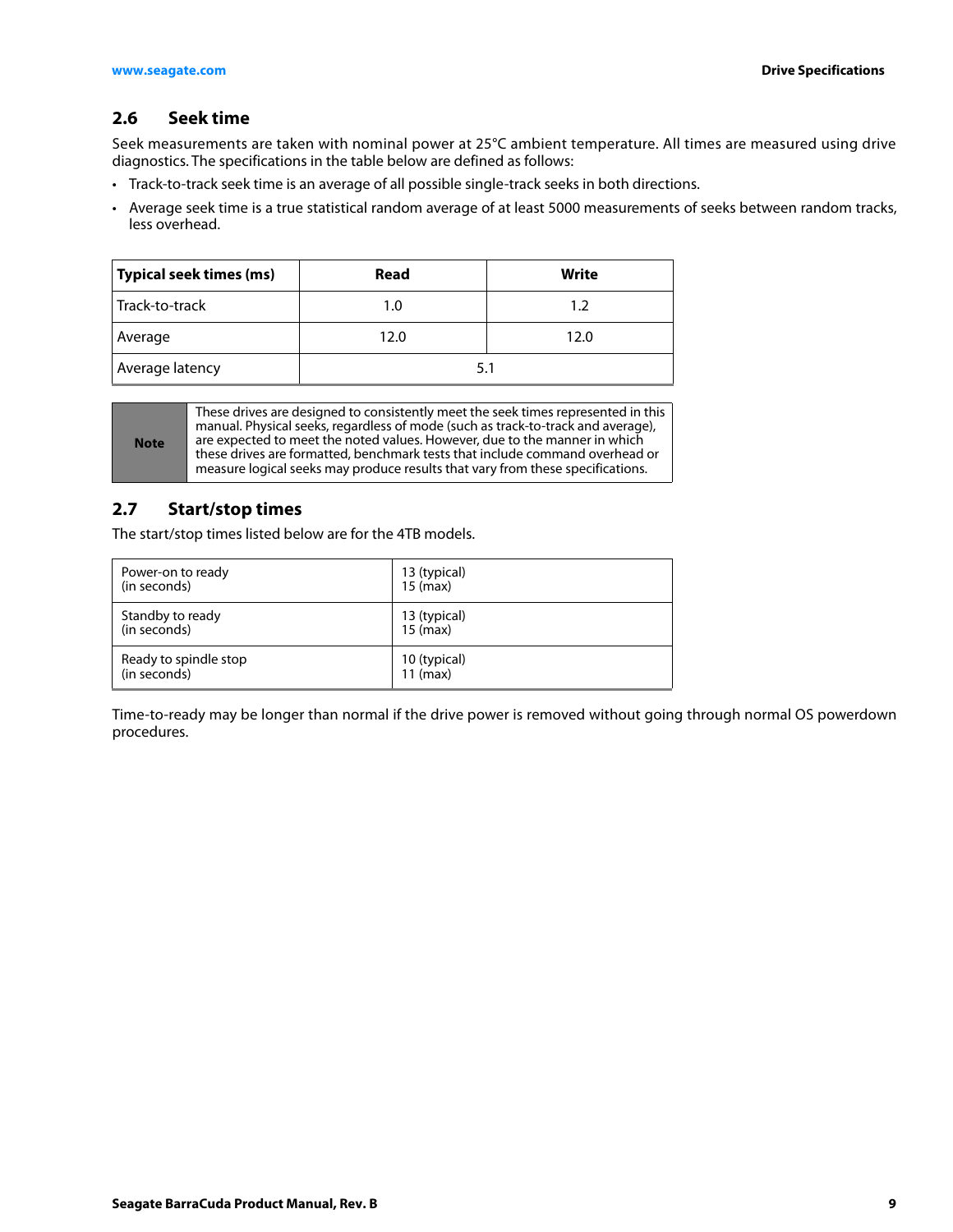## <span id="page-10-0"></span>**2.8 Power specifications**

The drive receives DC power (+5V or +12V) through a native SATA power connector. Refer to **[Figure 1 on page 18](#page-18-4)**.

### <span id="page-10-1"></span>**2.8.1 Power consumption**

Power requirements for the drives are listed in **[Table 2](#page-10-3)**. Typical power measurements are based on an average of drives tested, under nominal conditions, using 5.0V and 12.0V input voltage at 25°C ambient temperature. These power measurements are done with DIPM enabled.

- Spinup current is measured from the time of power-on to the time that the drive spindle reaches operating speed.
- Read/Write current is measured with the heads on track, based on three 64 sector read or write operations every 100 ms.
- The drive supports three idle modes: Performance Idle mode, Active Idle mode and Low Power Idle mode. Refer to [Section 2.8.4](#page-11-1) for power-management modes.

| <b>Power dissipation</b> | Avg (watts 25°C) | Avg 5V typ amps | Avg 12V typ amps |
|--------------------------|------------------|-----------------|------------------|
| Spinup                   |                  |                 | 2.0              |
| Idle, Low Power          | 3.20             | 0.07            | 0.238            |
| Read/Write               | 5.00             | 0.28            | 0.30             |
| Standby                  | 0.25             | 0.04            | 0.004            |
| Sleep                    | 0.25             | 0.04            | 0.004            |

#### <span id="page-10-3"></span>*Table 2 DC power requirements (4TB)*

### <span id="page-10-2"></span>**2.8.2 Conducted noise**

Input noise ripple is measured at the host system power supply across an equivalent 80-ohm resistive load on the +12 volt line or an equivalent 15-ohm resistive load on the +5 volt line.

- Using 12-volt power, the drive is expected to operate with a maximum of 120 mV peak-to-peak square-wave injected noise at up to 10MHz.
- Using 5-volt power, the drive is expected to operate with a maximum of 100 mV peak-to-peak square-wave injected noise at up to 10MHz.

**Note** Equivalent resistance is calculated by dividing the nominal voltage by the typical RMS read/write current.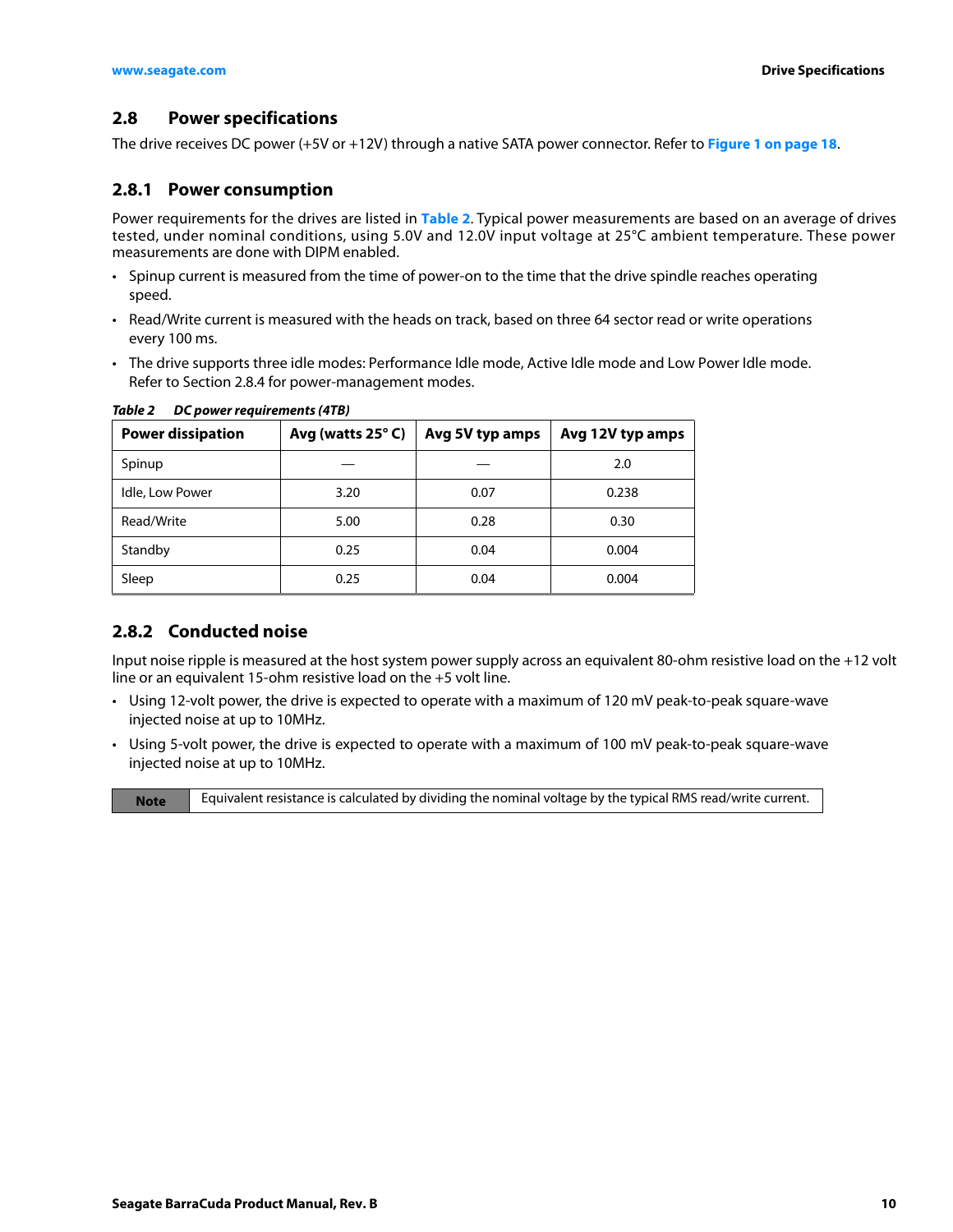## <span id="page-11-0"></span>**2.8.3 Voltage tolerance**

Voltage tolerance (including noise):

- $5V \pm 5\%$
- $12V \pm 10\%$

#### <span id="page-11-1"></span>**2.8.4 Power-management modes**

The drive provides programmable power management to provide greater energy efficiency. In most systems, users can control power management through the system setup program. The drive features the following power-management modes:

| <b>Power modes</b> | <b>Heads</b>    | <b>Spindle</b> | <b>Electronics</b>   |
|--------------------|-----------------|----------------|----------------------|
| Active             | <b>Tracking</b> | Rotating       | <b>Full Power</b>    |
| Idle, Performance  | Tracking        | Rotating       | <b>Full Power</b>    |
| Idle, Active       | Floating        | Rotating       | <b>Partial Power</b> |
| Idle, Low Power    | Parked          | Rotating       | <b>Partial Power</b> |
| Standby            | Parked          | Stopped        | <b>Low Power</b>     |
| Sleep              | Parked          | Stopped        | Low Power            |

#### **• Active mode**

The drive is in Active mode during the read/write and seek operations.

#### **• Idle mode**

The electronics remain powered, and the drive accepts all commands and returns to Active mode when disk access is necessary.

#### **• Standby mode**

The drive enters Standby mode immediately when the host sends a Standby Immediate command. If the host has set the standby timer, the drive enters Standby mode automatically after the drive has been inactive for a specifiable length of time. The standby timer delay is established using a Standby or Idle command. In Standby mode, the electronics are in low power mode, the heads are parked and the spindle is at rest. The drive accepts all commands and returns to Active mode when disk access is necessary.

#### **• Sleep mode**

The drive enters Sleep mode after receiving a Sleep command from the host. In Sleep mode, the electronics are in low power mode, the heads are parked and the spindle is at rest. The drive leaves Sleep mode after it receives a Hard Reset or Soft Reset from the host. After receiving a reset, the drive exits Sleep mode and enters Standby mode.

#### **• Idle and Standby timers**

Each time the drive performs an Active function (read, write or seek), the standby timer is reinitialized and begins counting down from its specified delay times to zero. If the standby timer reaches zero before any drive activity is required, the drive makes a transition to Standby mode. In both Idle and Standby mode, the drive accepts all commands and returns to Active mode when disk access is necessary.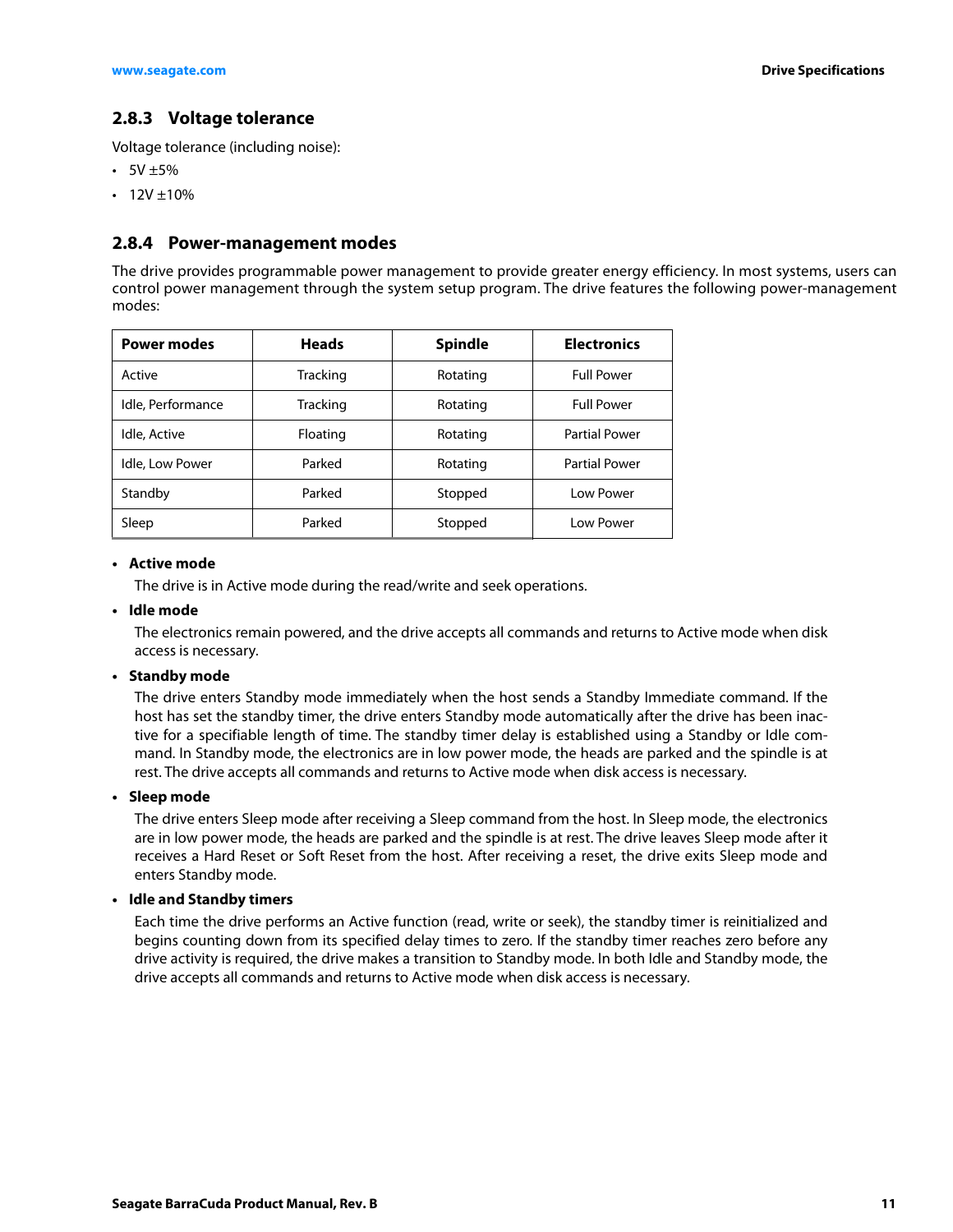## <span id="page-12-0"></span>**2.9 Environmental specifications**

This section provides the temperature, humidity, shock, and vibration specifications for Desktop HDDs. Ambient temperature is defined as the temperature of the environment immediately surrounding the drive. Above 1000ft. (305 meters), the maximum temperature is derated linearly by 1°C every 1000 ft. Refer to **[Section 3.4 on page 19](#page-19-0)** for base plate measurement location.

## <span id="page-12-1"></span>**2.9.1 Ambient Temperature**

| <b>Non-operating (Ambient)</b> | $-40^{\circ}$ to 70°C ( $-40^{\circ}$ to 158°F) |
|--------------------------------|-------------------------------------------------|
| Operating ambient (min °C)     | $0^{\circ}$ (32 $^{\circ}$ F)                   |
| Operating (Drive case max °C)  | 60 $^{\circ}$ (140 $^{\circ}$ F) <sup>+</sup>   |

† Seagate does not recommend operating at sustained case temperatures above 60°C. Operating at higher temperatures will reduce useful life of the product.

## <span id="page-12-2"></span>**2.9.2 Temperature gradient**

| <b>Operating</b> | 20°C per hour (36°F per hour max), without condensation |
|------------------|---------------------------------------------------------|
| Non-operating    | 30°C per hour (54°F per hour max)                       |

## <span id="page-12-3"></span>**2.9.3 Humidity**

#### **2.9.3.1 Relative humidity**

| <b>Operating</b> | 5% to 90% non-condensing (30% per hour max) |
|------------------|---------------------------------------------|
| Non-operating    | 5% to 95% non-condensing (30% per hour max) |

#### **2.9.3.2 Wet bulb temperature**

| <b>Operating</b> | 26°C / 78.8°F (rated) |
|------------------|-----------------------|
| Non-operating    | 29°C / 84.2°F (rated) |

## <span id="page-12-4"></span>**2.9.4 Altitude**

| Operating                                                       | $-304$ m to 3048m ( $-1000$ ft. to 10,000 ft.) |
|-----------------------------------------------------------------|------------------------------------------------|
| $-304$ m to 12,192m (-1000 ft. to 40,000+ ft.)<br>Non-operating |                                                |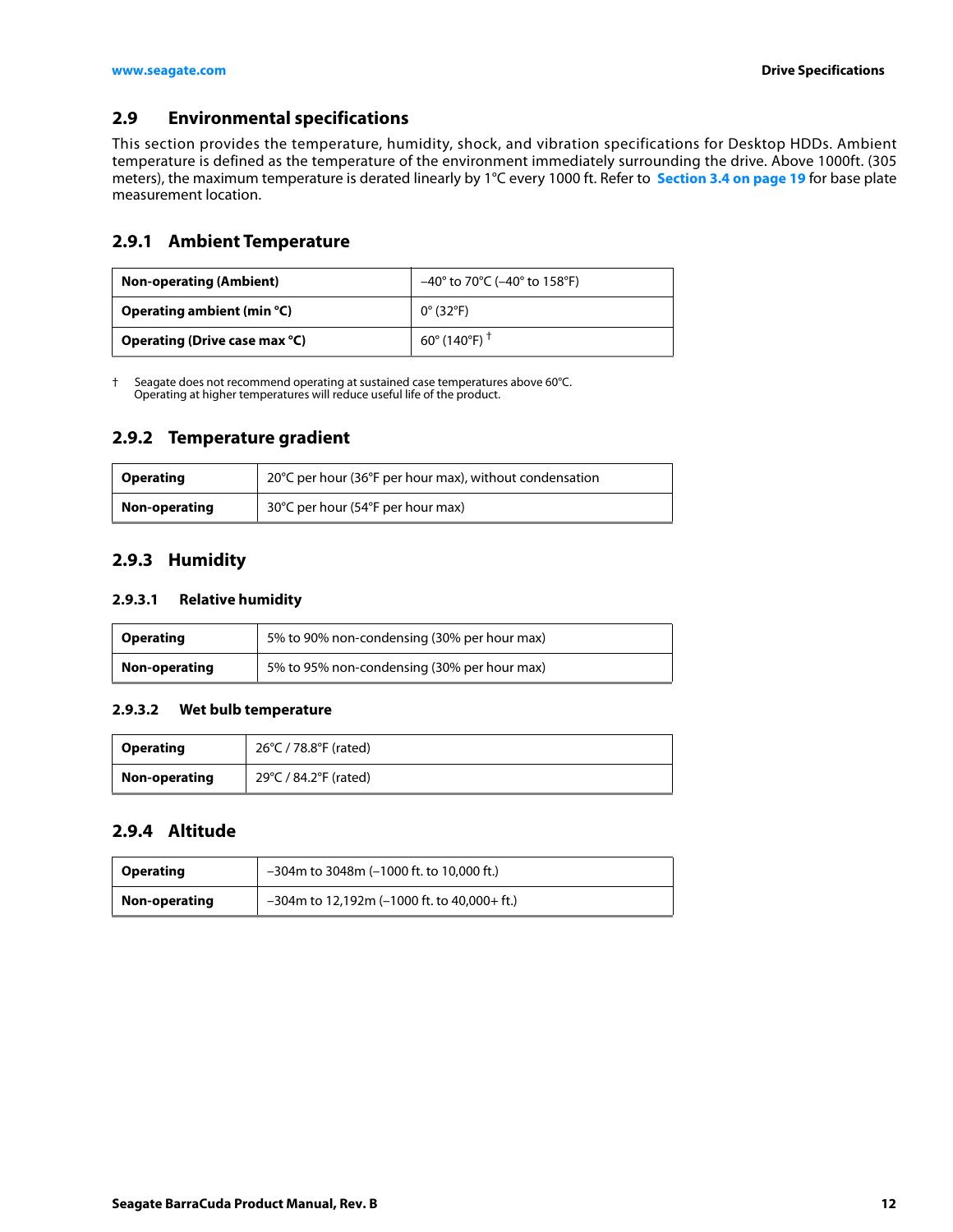## <span id="page-13-0"></span>**2.9.5 Shock and Vibration**

All shock specifications assume that the drive is mounted securely with the input shock applied at the drive mounting screws. Shock may be applied in the X, Y or Z axis.

#### **2.9.5.1 Operating shock**

These drives comply with the performance levels specified in this document when subjected to a maximum operating shock of 80 Gs based on half-sine shock pulses of 2ms during read operations. Shocks should not be repeated more than two times per second.

#### **2.9.5.2 Non-operating shock**

The non-operating shock level that the drive can experience without incurring physical damage or degradation in performance when subsequently put into operation is 300 Gs based on a non-repetitive half-sine shock pulse of 2ms duration.

#### **2.9.5.3 Operating vibration**

The maximum vibration levels that the drive may experience while meeting the performance standards specified in this document are specified below.

| 10Hz to 22Hz   | 0.25 Gs (Limited displacement) |
|----------------|--------------------------------|
| 22Hz to 350Hz  | $0.50$ Gs                      |
| 350Hz to 500Hz | $0.25$ Gs                      |

All vibration specifications assume that the drive is mounted securely with the input vibration applied at the drive mounting screws. Vibration may be applied in the X, Y or Z axis. Throughput may vary if improperly mounted.

#### **2.9.5.4 Non-operating vibration**

The maximum non-operating vibration levels that the drive may experience without incurring physical damage or degradation in performance when subsequently put into operation are specified below.

| 5Hz to 22Hz    | 3.0 Gs (Limited displacement) |  |
|----------------|-------------------------------|--|
| 22Hz to 350Hz  | $3.0$ Gs                      |  |
| 350Hz to 500Hz | $3.0$ Gs                      |  |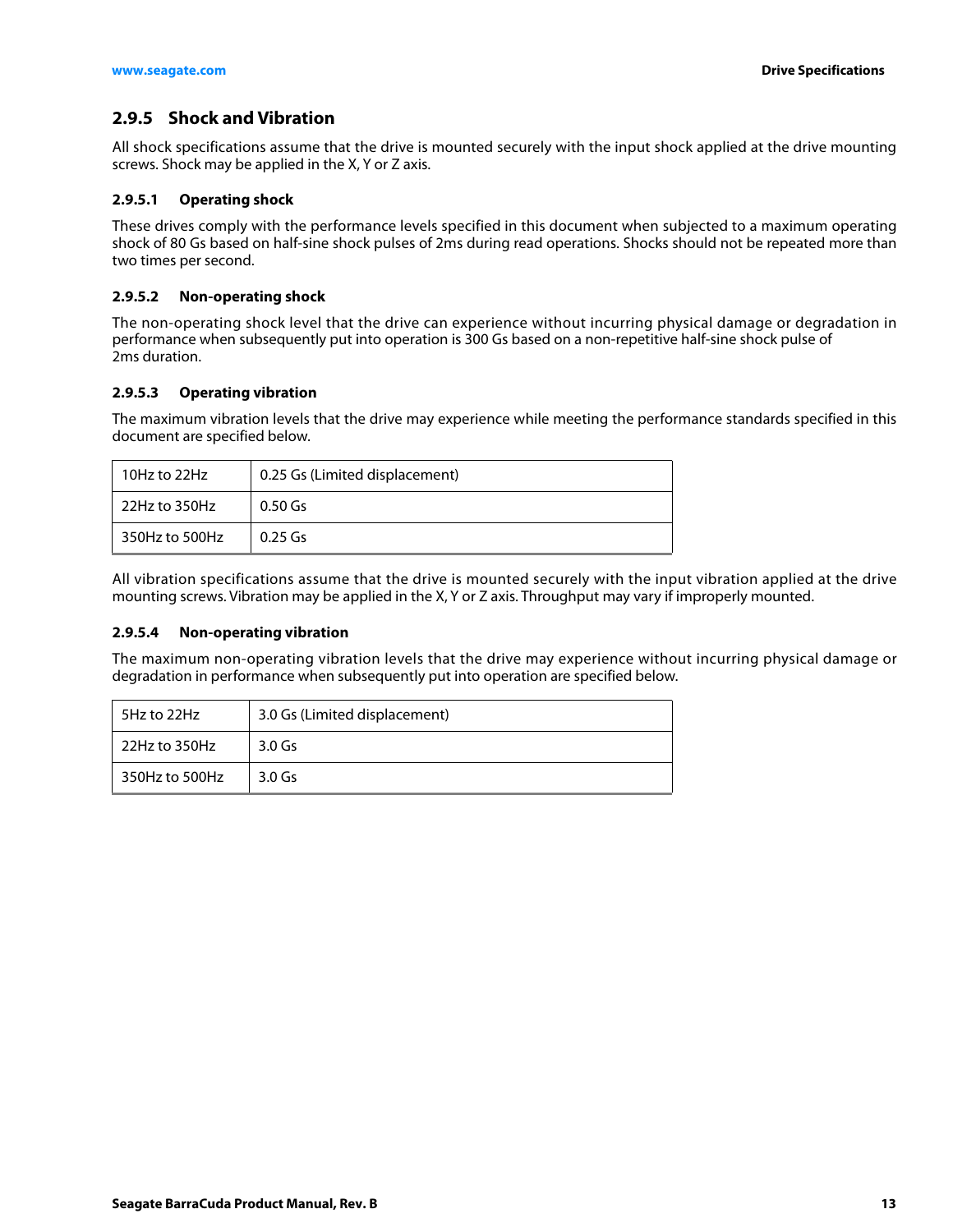## <span id="page-14-0"></span>**2.10 Acoustics**

Drive acoustics are measured as overall A-weighted acoustic sound power levels (no pure tones). All measurements are consistent with ISO document 7779. Sound power measurements are taken under essentially free-field conditions over a reflecting plane. For all tests, the drive is oriented with the cover facing upward.

| <b>Note</b> | For seek mode tests, the drive is placed in seek mode only.<br>The number of seeks per second is defined by the following equation: |
|-------------|-------------------------------------------------------------------------------------------------------------------------------------|
|             | (Number of seeks per second = $0.4$ / (average latency + average access time                                                        |

#### *Table 3 Fluid Dynamic Bearing (FDB) motor acoustics*

| Idle* | 23 dBA (typical)<br>$25$ dBA (max) |
|-------|------------------------------------|
| Seek  | 24 dBA (typical)<br>25 dBA (max)   |

\*During periods of drive idle, some offline activity may occur according to the S.M.A.R.T. specification, which may increase acoustic and power to operational levels.

## <span id="page-14-1"></span>**2.10.1 Test for Prominent Discrete Tones (PDTs)**

Seagate follows the ECMA-74 standards for measurement and identification of PDTs. An exception to this process is the use of the absolute threshold of hearing. Seagate uses this threshold curve (originated in ISO 389-7) to discern tone audibility and to compensate for the inaudible components of sound prior to computation of tone ratios according to Annex D of the ECMA-74 standards.

## <span id="page-14-2"></span>**2.11 Electromagnetic immunity**

When properly installed in a representative host system, the drive operates without errors or degradation in performance when subjected to the radio frequency (RF) environments defined in **[Table 4](#page-14-3)**.

| Test                      | <b>Description</b>                                                                                | Performance<br>level | Reference<br>standard          |
|---------------------------|---------------------------------------------------------------------------------------------------|----------------------|--------------------------------|
| Electrostatic discharge   | Contact, HCP, VCP: $\pm$ 4 kV; Air: $\pm$ 8 kV                                                    | B                    | EN61000-4-2:95                 |
| Radiated RF immunity      | 80MHz to 1,000MHz, 3 V/m,<br>80% AM with 1kHz sine<br>900MHz, 3 V/m, 50% pulse modulation @ 200Hz | A                    | EN61000-4-3:96<br>ENV50204: 95 |
| Electrical fast transient | $\pm$ 1 kV on AC mains, $\pm$ 0.5 kV on external I/O                                              | B                    | EN61000-4-4: 95                |
| Surge immunity            | $\pm$ 1 kV differential, $\pm$ 2 kV common,<br>AC mains                                           | B                    | EN61000-4-5: 95                |
| Conducted RF immunity     | 150kHz to 80MHz, 3 Vrms, 80% AM with 1kHz sine                                                    | A                    | EN61000-4-6: 97                |
| Voltage dips, interrupts  | 0% open, 5 seconds<br>0% short, 5 seconds<br>40%, 0.10 seconds<br>70%, 0.01 seconds               | C<br>B               | EN61000-4-11:94                |

#### <span id="page-14-3"></span>*Table 4 Radio frequency environments*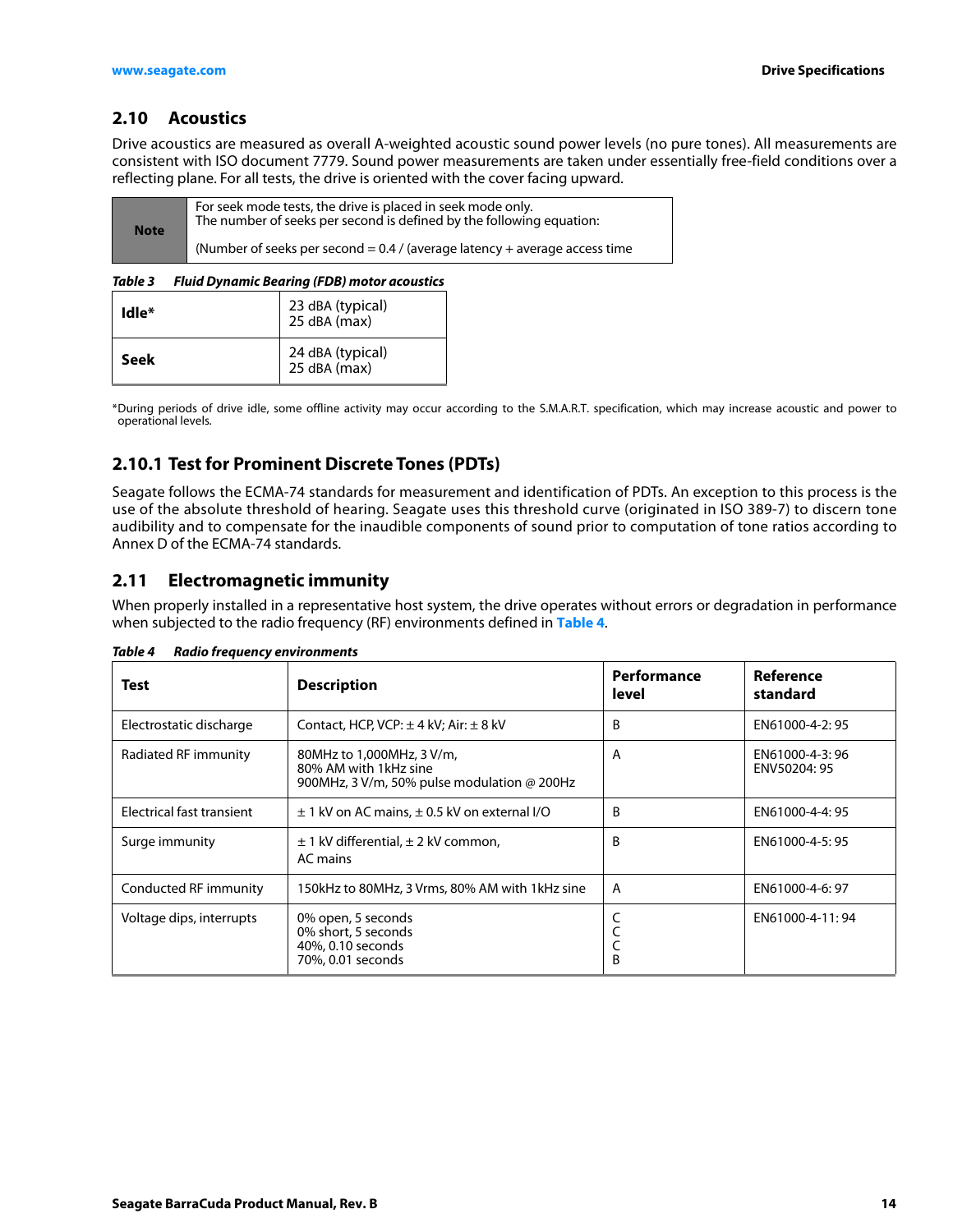## <span id="page-15-0"></span>**2.12 Warranty**

[To determine the warranty for a specific drive, use a web browser to access the following web page:](http://support.seagate.com/customer/warranty_validation.jsp) http://www.seagate.com/support/warranty-and-replacements/

From this page, click on "Is my Drive under Warranty". Users will be asked to provide the drive serial number, model number (or part number) and country of purchase. The system will display the warranty information for the drive.

## <span id="page-15-1"></span>**2.12.1 Storage**

Maximum storage periods are 180 days within original unopened Seagate shipping package or 60 days unpackaged within the defined non-operating limits (refer to environmental section in this manual). Storage can be extended to 1 year packaged or unpackaged under optimal environmental conditions (25°C, <40% relative humidity non-condensing, and non-corrosive environment). During any storage period the drive non-operational temperature, humidity, wet bulb, atmospheric conditions, shock, vibration, magnetic and electrical field specifications should be followed.

## <span id="page-15-2"></span>**2.13 Agency certification**

## <span id="page-15-3"></span>**2.13.1 Safety certification**

These products are certified to meet the requirements of UL60950-1, CSA60950-1 and EN60950 and so marked as to the certify agency.

The following regulatory model number represent all features and configurations within the series:

Regulatory model Numbers: SKR001

## <span id="page-15-4"></span>**2.13.2 Electromagnetic compatibility**

Hard drives that display the CE mark comply with the European Union (EU) requirements specified in the Electromagnetic Compatibility Directive 2014/30/EU. Testing is performed to the levels specified by the product standards for Information Technology Equipment (ITE). Emission levels are defined by EN 55022, Class B and the immunity levels are defined by EN 55024.

Drives are tested in representative end-user systems. Although CE-marked Seagate drives comply with the directives when used in the test systems, we cannot guarantee that all systems will comply with the directives. The drive is designed for operation inside a properly designed enclosure, with properly shielded I/O cable (if necessary) and terminators on all unused I/O ports. Computer manufacturers and system integrators should confirm EMC compliance and provide CE marking for their products.

#### **Korean RRA**

If these drives have the Korean Communications Commission (KCC) logo, they comply with paragraph 1 of Article 11 of the Electromagnetic Compatibility control Regulation and meet the Electromagnetic Compatibility (EMC) Framework requirements of the Radio Research Agency (RRA) Communications Commission, Republic of Korea.

These drives have been tested and comply with the Electromagnetic Interference/Electromagnetic Susceptibility (EMI/ EMS) for Class B products. Drives are tested in a representative, end-user system by a Korean-recognized lab.

| 기 종 별                  | 사 용 자 안 내 문                                                                |
|------------------------|----------------------------------------------------------------------------|
| B급 기기<br>(가정용 방송통신기자재) | 이 기기는 가정용(B급) 전자파적합기기로서 주로<br>가정에서 사용하는 것을 목적으로 하며, 모든<br>지역에서 사용할 수 있습니다. |

#### **Australian RCM Compliance Mark**

If these models have the RCM marking, they comply with the Australia/New Zealand Standard AS/NZS CISPR22: 2009 and meet the Electromagnetic Compatibility (EMC) Framework requirements of the Australian Communication and Media Authority (ACMA).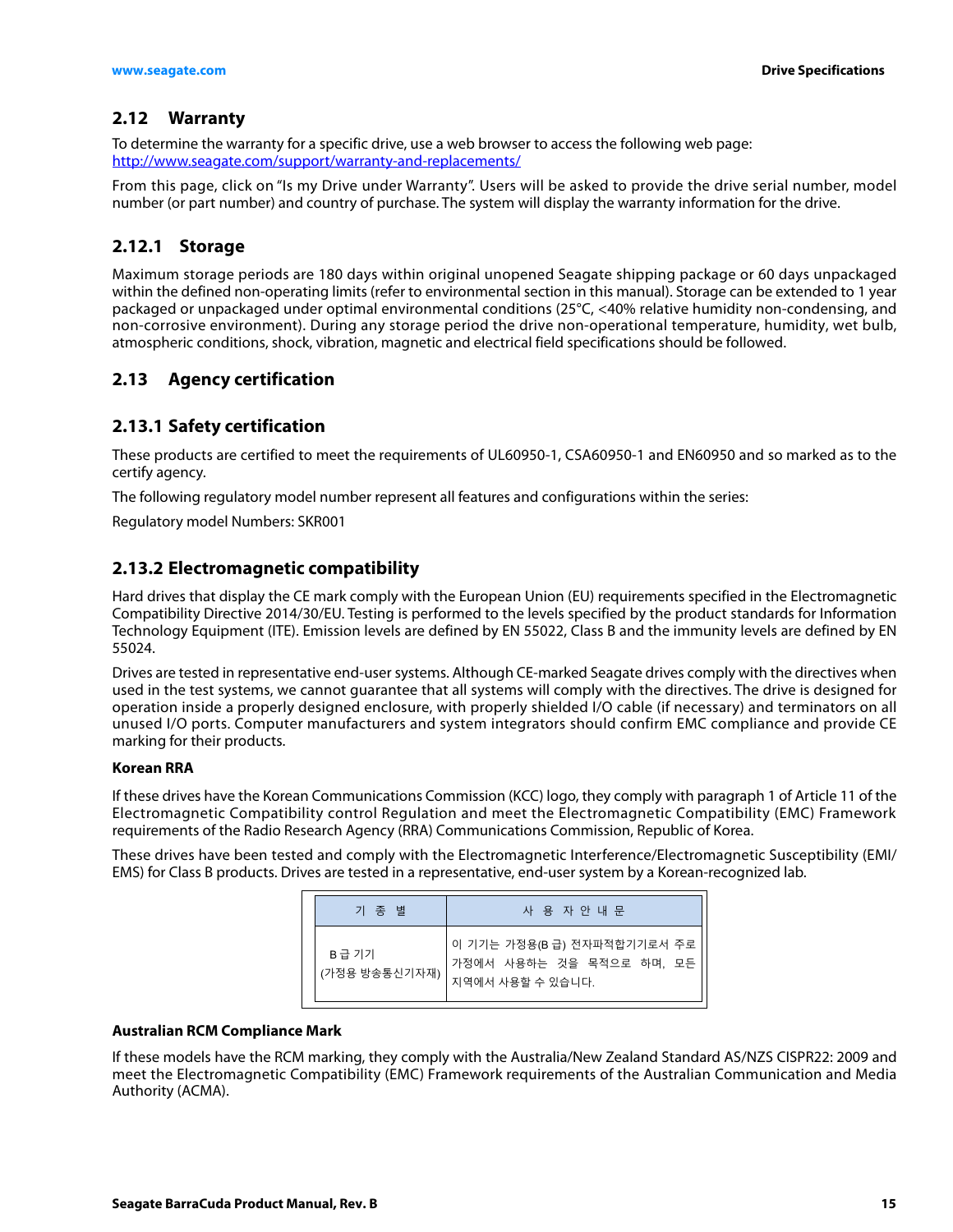## <span id="page-16-0"></span>**2.13.3 FCC verification**

These drives are intended to be contained solely within a personal computer or similar enclosure (not attached as an external device). As such, each drive is considered to be a subassembly even when it is individually marketed to the customer. As a subassembly, no Federal Communications Commission verification or certification of the device is required.

Seagate has tested this device in enclosures as described above to ensure that the total assembly (enclosure, disk drive, motherboard, power supply, etc.) does comply with the limits for a Class B computing device, pursuant to Subpart J, Part 15 of the FCC rules. Operation with non-certified assemblies is likely to result in interference to radio and television reception.

**Radio and television interference.** This equipment generates and uses radio frequency energy and if not installed and used in strict accordance with the manufacturer's instructions, may cause interference to radio and television reception.

This equipment is designed to provide reasonable protection against such interference in a residential installation. However, there is no guarantee that interference will not occur in a particular installation. If this equipment does cause interference to radio or television, which can be determined by turning the equipment on and off, users are encouraged to try one or more of the following corrective measures:

- Reorient the receiving antenna.
- Move the device to one side or the other of the radio or TV.
- Move the device farther away from the radio or TV.
- Plug the computer into a different outlet so that the receiver and computer are on different branch outlets.

If necessary, users should consult the dealer or an experienced radio/television technician for additional suggestions. Users may find helpful the following booklet prepared by the Federal Communications Commission: How to Identify and Resolve Radio-Television Interference Problems. This booklet is available from the Superintendent of Documents, U.S. Government Printing Office, Washington, DC 20402. Refer to publication number 004-000-00345-4.

#### <span id="page-16-1"></span>**2.14 Environmental protection**

Seagate designs its products to meet environmental protection requirements worldwide, including regulations restricting certain chemical substances.

#### <span id="page-16-2"></span>**2.14.1 European Union Restriction of Hazardous Substances (RoHS) Directive**

The European Union Restriction of Hazardous Substances (RoHS) Directive, restricts the presence of chemical substances, including Lead, Cadmium, Mercury, Hexavalent Chromium, PBB and PBDE, in electronic products, effective July 2006. This drive is manufactured with components and materials that comply with the RoHS Directive.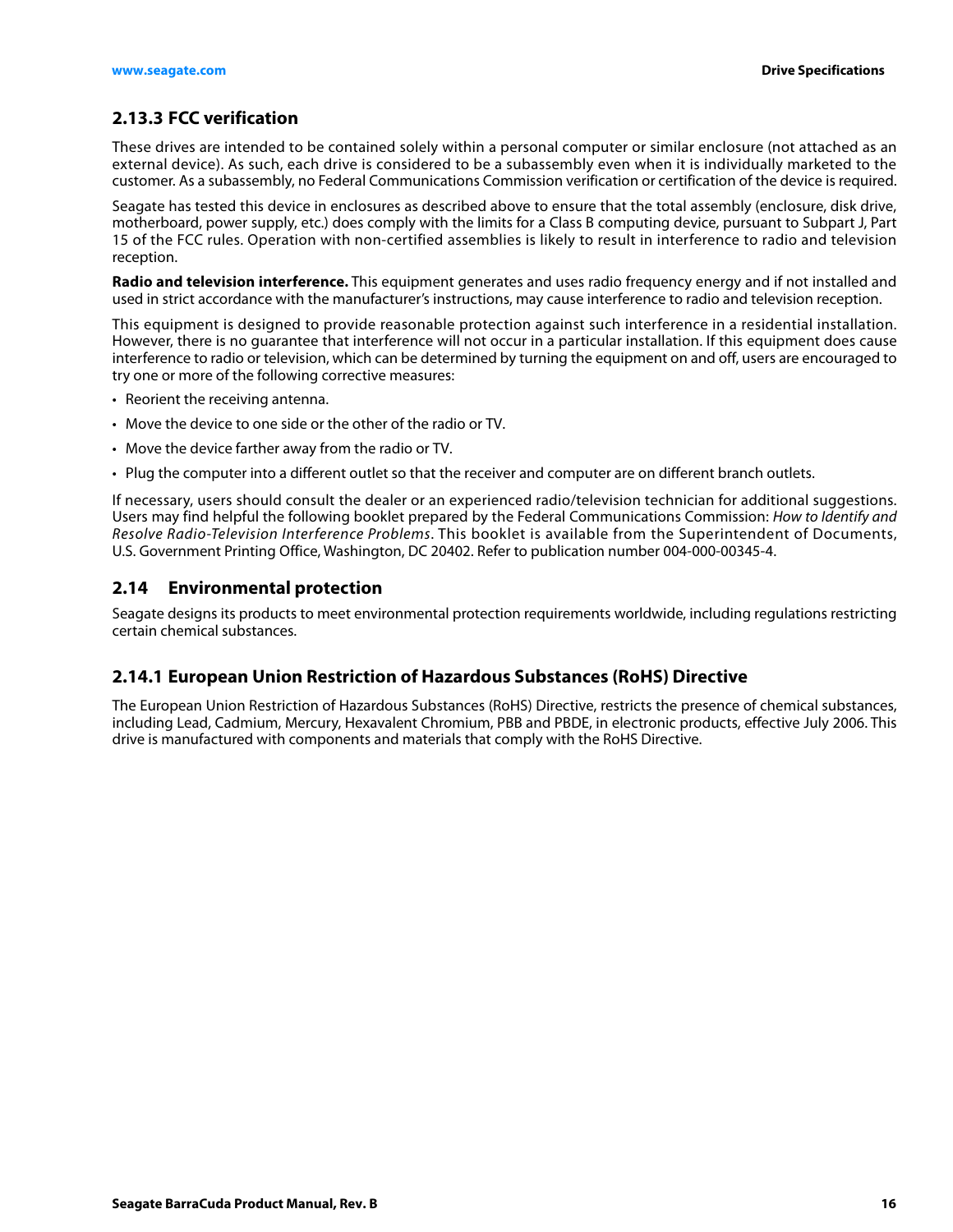20

## <span id="page-17-0"></span>**2.15 China Requirements — China RoHS 2**

China RoHS 2 refers to the Ministry of Industry and Information Technology Order No. 32, effective July 1, 2016, titled Management Methods for the Restriction of the Use of Hazardous Substances in Electrical and Electronic Products. To comply with China RoHS 2, we determined this product's Environmental Protection Use Period (EPUP) to be 20 years in accordance with the Marking for the Restricted Use of Hazardous Substances in Electronic and Electrical Products, SJT 11364- 2014.

## 中国电器电子产品有害物质限制使用管理办法

(Management Methods for the Restriction of the Use of Hazardous Substances in Electrical and Electronic Products \_ China RoHS)

## 产品中有害物质的名称及含量

(Name and Content of the Hazardous Substances in Product)

#### **Table 5 Hazardous Substances**

| 部件名称                                                                                                                                                       | 有害物质<br><b>Hazardous Substances</b> |                             |                      |                                                |                                           |                                                   |
|------------------------------------------------------------------------------------------------------------------------------------------------------------|-------------------------------------|-----------------------------|----------------------|------------------------------------------------|-------------------------------------------|---------------------------------------------------|
| <b>Part Name</b>                                                                                                                                           | 铅<br>Lead<br>(Pb)                   | 汞<br><b>Mercury</b><br>(Hg) | 镉<br>Cadmium<br>(Cd) | 六价铬<br><b>Hexavalent Chromium</b><br>(CF (VI)) | 多溴联苯<br>Polybrominated<br>biphenyls (PBB) | 多溴二苯醚<br>Polybrominated<br>diphenyl ethers (PBDE) |
| 印刷电路板组装<br><b>PCBA</b>                                                                                                                                     | X                                   | O                           | Ο                    | Ο                                              | O                                         | O                                                 |
| 机壳<br><b>Chassis</b>                                                                                                                                       | x                                   | O                           | Ο                    | Ο                                              | $\mathbf{o}$                              | O                                                 |
| 本表格依据 SJ/T 11364 的规定编制。<br>This table is prepared in accordance with the provisions of SJ/T 11364-2014<br>O: 表示该有害物质在该部件所有均质材料中的含量均在 GB/T 26572 规定的限量要求以下。 |                                     |                             |                      |                                                |                                           |                                                   |

- **O:** Indicates that the hazardous substance contained in all of the homogeneous materials for this part is below the limit requirement of GB/T26572.
- **X**:表示该有害物质至少在该部件的某一均质材料中的含量超出 **GB/T 26572** 规定的限量要求。
- **X:** Indicates that the hazardous substance contained in at least one of the homogeneous materials used for this part is above the limit requirement of GB/T26572.

## <span id="page-17-1"></span>**2.16 Corrosive environment**

Seagate electronic drive components pass accelerated corrosion testing equivalent to 10 years exposure to light industrial environments containing sulfurous gases, chlorine and nitric oxide, classes G and H per ASTM B845. However, this accelerated testing cannot duplicate every potential application environment. Users should use caution exposing any electronic components to uncontrolled chemical pollutants and corrosive chemicals as electronic drive component reliability can be affected by the installation environment. The silver, copper, nickel and gold films used in Seagate products are especially sensitive to the presence of sulfide, chloride, and nitrate contaminants. Sulfur is found to be the most damaging. In addition, electronic components should never be exposed to condensing water on the surface of the printed circuit board assembly (PCBA) or exposed to an ambient relative humidity greater than 95%. Materials used in cabinet fabrication, such as vulcanized rubber, that can outgas corrosive compounds should be minimized or eliminated. The useful life of any electronic equipment may be extended by replacing materials near circuitry with sulfide-free alternatives.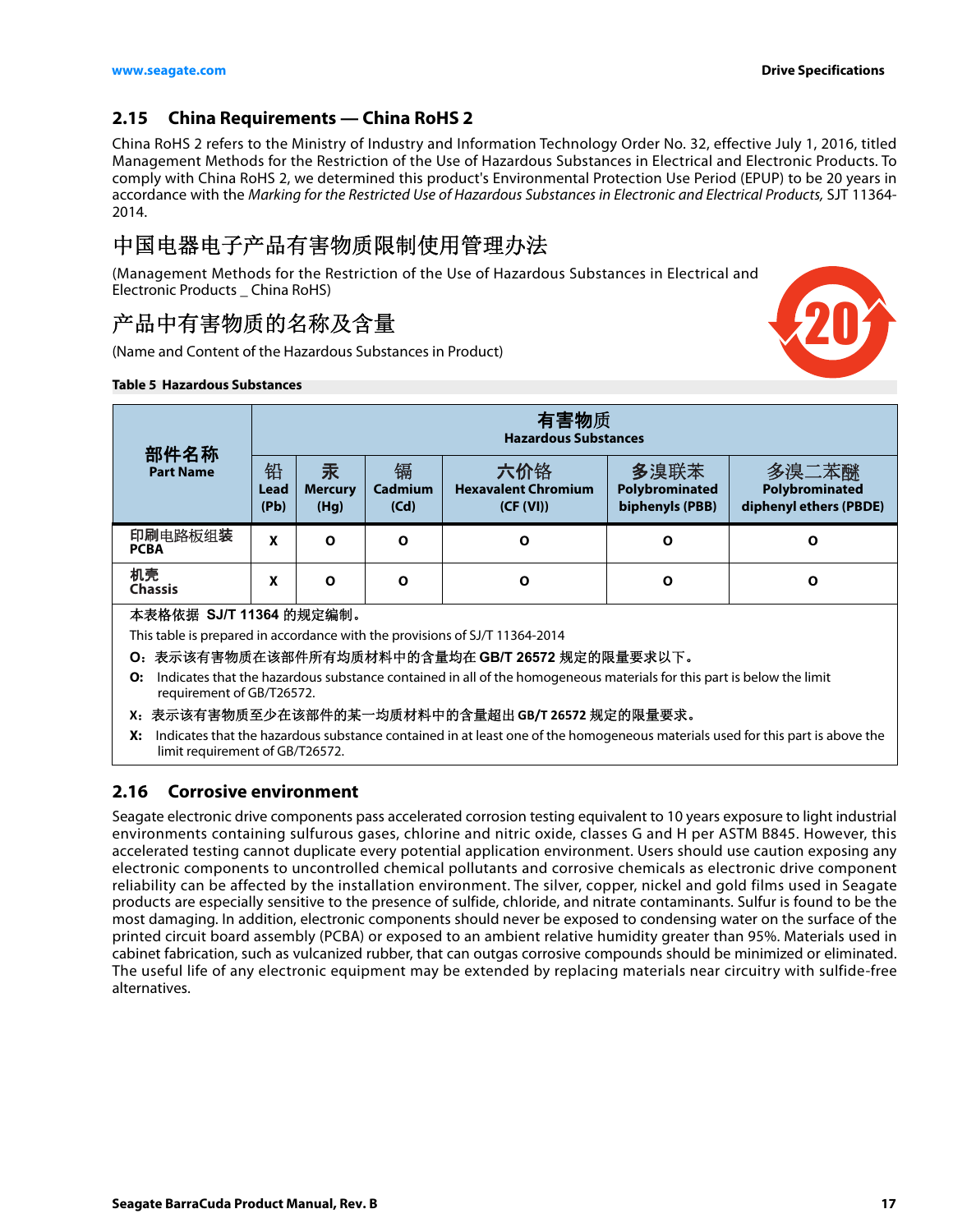## <span id="page-18-0"></span>**3.0 Configuring and Mounting the Drive**

This section contains the specifications and instructions for configuring and mounting the drive.

## <span id="page-18-1"></span>**3.1 Handling and static-discharge precautions**

After unpacking, and before installation, the drive may be exposed to potential handling and electrostatic discharge (ESD) hazards. Observe the following standard handling and static-discharge precautions:

#### **Caution**

- Before handling the drive, put on a grounded wrist strap, or ground oneself frequently by touching the metal chassis of a computer that is plugged into a grounded outlet. Wear a grounded wrist strap throughout the entire installation procedure.
- Handle the drive by its edges or frame only.
- The drive is extremely fragile—handle it with care. Do not press down on the drive top cover.
- Always rest the drive on a padded, antistatic surface until users mount it in the computer.
- Do not touch the connector pins or the printed circuit board.
- Do not remove the factory-installed labels from the drive or cover them with additional labels. Removal voids the warranty. Some factory-installed labels contain information needed to service the drive. Other labels are used to seal out dirt and contamination.

## <span id="page-18-2"></span>**3.2 Configuring the drive**

Each drive on the SATA interface connects point-to-point with the SATA host adapter. There is no master/slave relationship because each drive is considered a master in a point-to-point relationship. If two drives are attached on one SATA host adapter, the host operating system views the two devices as if they were both "masters" on two separate ports. Both drives behave as if they are Device 0 (master) devices.

SATA drives are designed for easy installation. It is usually not necessary to set any jumpers on the drive for proper operation; however, if users connect the drive and receive a "drive not detected" error, the SATA-equipped motherboard or host adapter may use a chipset that does not support SATA speed autonegotiation.

### <span id="page-18-3"></span>**3.3 SATA cables and connectors**

The SATA interface cable consists of four conductors in two differential pairs, plus three ground connections. The cable size may be 30 to 26 AWG with a maximum length of one meter (39.37 inches). See **[Table 6](#page-20-3)** for connector pin definitions. Either end of the SATA signal cable can be attached to the drive or host.

For direct backplane connection, the drive connectors are inserted directly into the host receptacle. The drive and the host receptacle incorporate features that enable the direct connection to be hot pluggable and blind mateable.

For installations which require cables, users can connect the drive as illustrated in **[Figure 1](#page-18-4)**.



#### <span id="page-18-4"></span>*Figure 1* **Attaching SATA cabling**

Each cable is keyed to ensure correct orientation. BarraCuda drives support latching SATA connectors.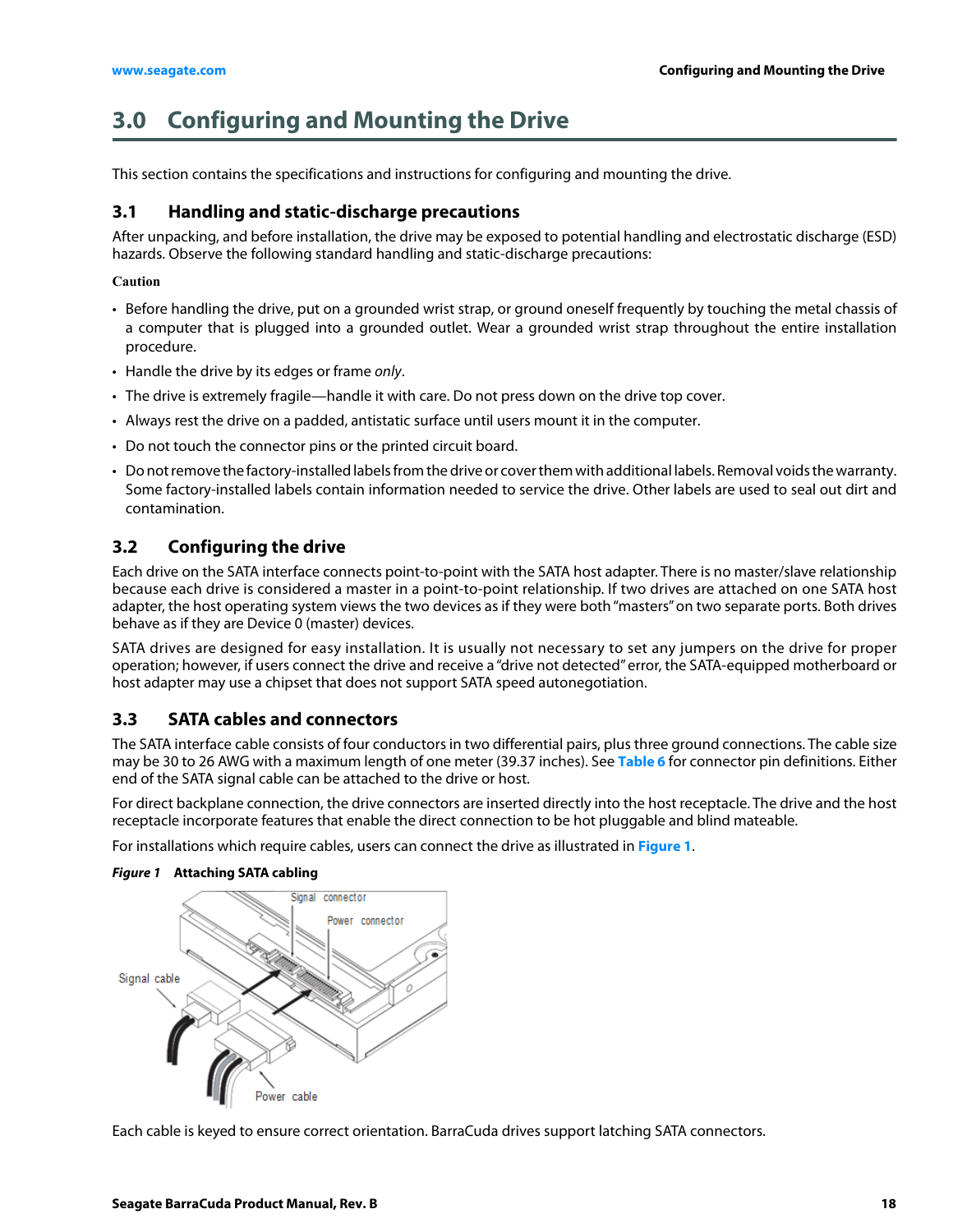## <span id="page-19-0"></span>**3.4 Drive mounting**

Users can mount the drive in any orientation using four screws in the side-mounting holes or four screws in the bottommounting holes. Refer to **[Figure 2](#page-19-1)** for drive mounting dimensions. Follow these important mounting precautions when mounting the drive:

- Allow a minimum clearance of 0.030 inches (0.76mm) around the entire perimeter of the drive for cooling.
- Use only 6-32 UNC mounting screws.
- The screws should be inserted no more than 0.120 inch (3.05mm) into the bottom or side mounting holes.
- Do not overtighten the mounting screws (maximum torque: 6 inch-lb).



#### <span id="page-19-1"></span>*Figure 2 Mounting dimensions (4TB)*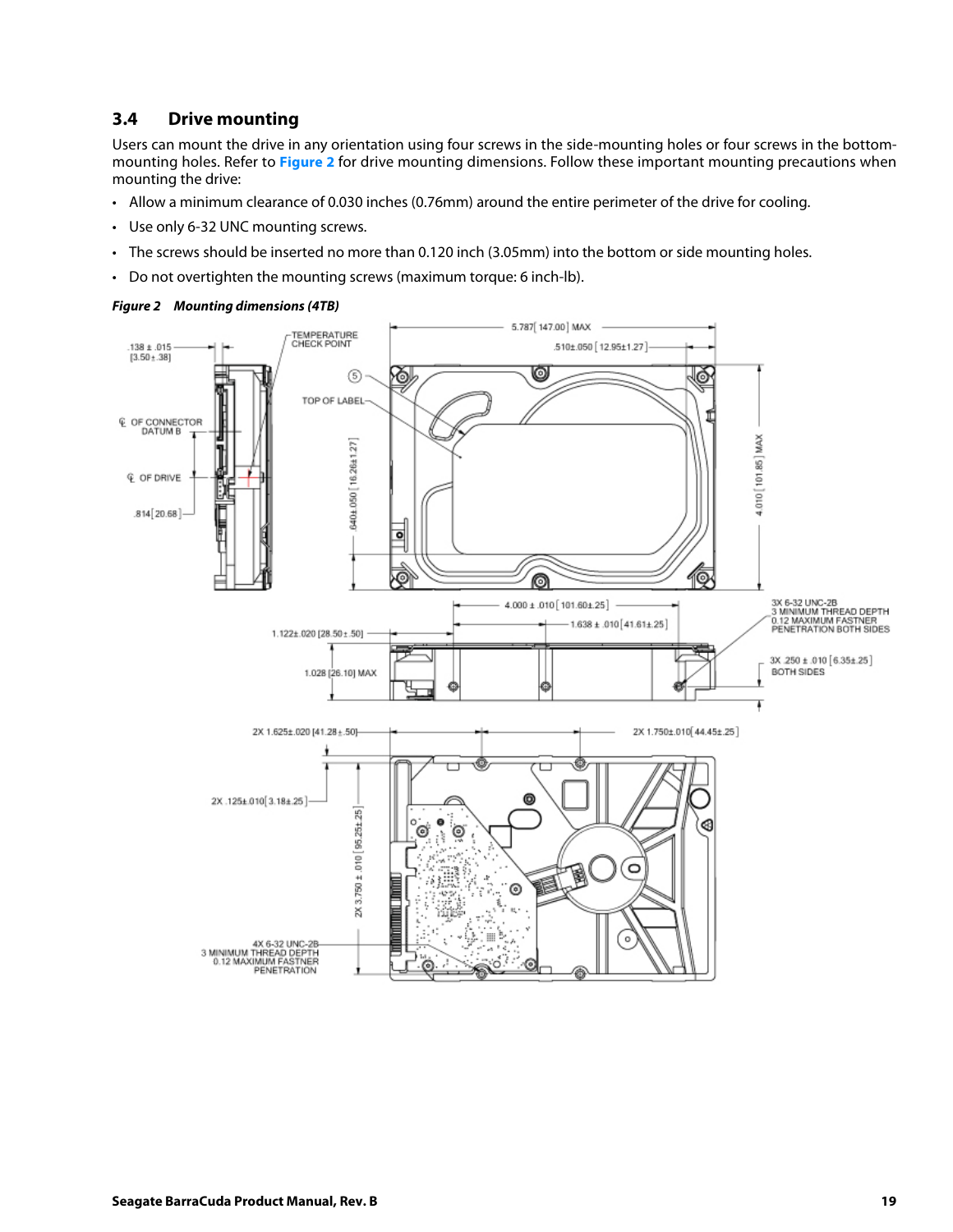## <span id="page-20-0"></span>**4.0 SATA Interface**

These drives use the industry-standard Serial ATA (SATA) interface that supports FIS data transfers. It supports ATA programmed input/output (PIO) modes 0 to 4; multiword DMA modes 0 to 2, and Ultra DMA modes 0 to 6.

For detailed information about the SATA interface, refer to the "Serial ATA: High Speed Serialized AT Attachment" specification.

## <span id="page-20-1"></span>**4.1 Hot-Plug compatibility**

BarraCuda drives incorporate connectors which enable users to hot plug these drives in accordance with the SATA Revision 3.2 specification. This specification can be downloaded from [www.serialata.org](http://www.serialata.org).

## <span id="page-20-2"></span>**4.2 SATA device plug connector pin definitions**

**[Table 6](#page-20-3)** summarizes the signals on the SATA interface and power connectors.

| <b>Segment</b> | Pin             | <b>Function</b>                                    | <b>Definition</b>                             |
|----------------|-----------------|----------------------------------------------------|-----------------------------------------------|
| <b>Signal</b>  | S1              | Ground                                             | 2nd mate                                      |
|                | S <sub>2</sub>  | $A+$                                               | Differential signal pair A from Phy           |
|                | S3              | A-                                                 |                                               |
|                | S4              | Ground                                             | 2nd mate                                      |
|                | S <sub>5</sub>  | <b>B-</b>                                          | Differential signal pair B from Phy           |
|                | S <sub>6</sub>  | $B+$                                               |                                               |
|                | <b>S7</b>       | Ground                                             | 2nd mate                                      |
|                |                 | Key and spacing separate signal and power segments |                                               |
| <b>Power</b>   | <b>P1</b>       | V <sub>33</sub>                                    | 3.3V power                                    |
|                | P <sub>2</sub>  | V <sub>33</sub>                                    | 3.3V power                                    |
|                | P <sub>3</sub>  | V <sub>33</sub>                                    | 3.3V power, pre-charge, 2nd mate              |
|                | P <sub>4</sub>  | Ground                                             | 1st mate                                      |
|                | P <sub>5</sub>  | Ground                                             | 2nd mate                                      |
|                | <b>P6</b>       | Ground                                             | 2nd mate                                      |
|                | P7              | V <sub>5</sub>                                     | 5V power, pre-charge, 2nd mate                |
|                | P <sub>8</sub>  | V <sub>5</sub>                                     | 5V power                                      |
|                | P <sub>9</sub>  | V <sub>5</sub>                                     | 5V power                                      |
|                | P10             | Ground                                             | 2nd mate                                      |
|                | P11             | Ground or LED signal                               | If grounded, drive does not use deferred spin |
|                | P <sub>12</sub> | Ground                                             | 1st mate.                                     |
|                | P <sub>13</sub> | V <sub>12</sub>                                    | 12V power, pre-charge, 2nd mate               |
|                | P <sub>14</sub> | V <sub>12</sub>                                    | 12V power                                     |
|                | P <sub>15</sub> | V <sub>12</sub>                                    | 12V power                                     |

#### <span id="page-20-3"></span>*Table 6 SATA connector pin definitions*

#### **Notes**

- 1. All pins are in a single row, with a 1.27 mm (0.050 in) pitch.
- 2. The comments on the mating sequence apply to the case of backplane blindmate connector only. In this case, the mating sequences are:
	- the ground pins P4 and P12.
	- the pre-charge power pins and the other ground pins.
	- the signal pins and the rest of the power pins.
- 3. There are three power pins for each voltage. One pin from each voltage is used for pre-charge when installed in a blind-mate backplane configuration.
	- All used voltage pins  $(V_x)$  must be terminated.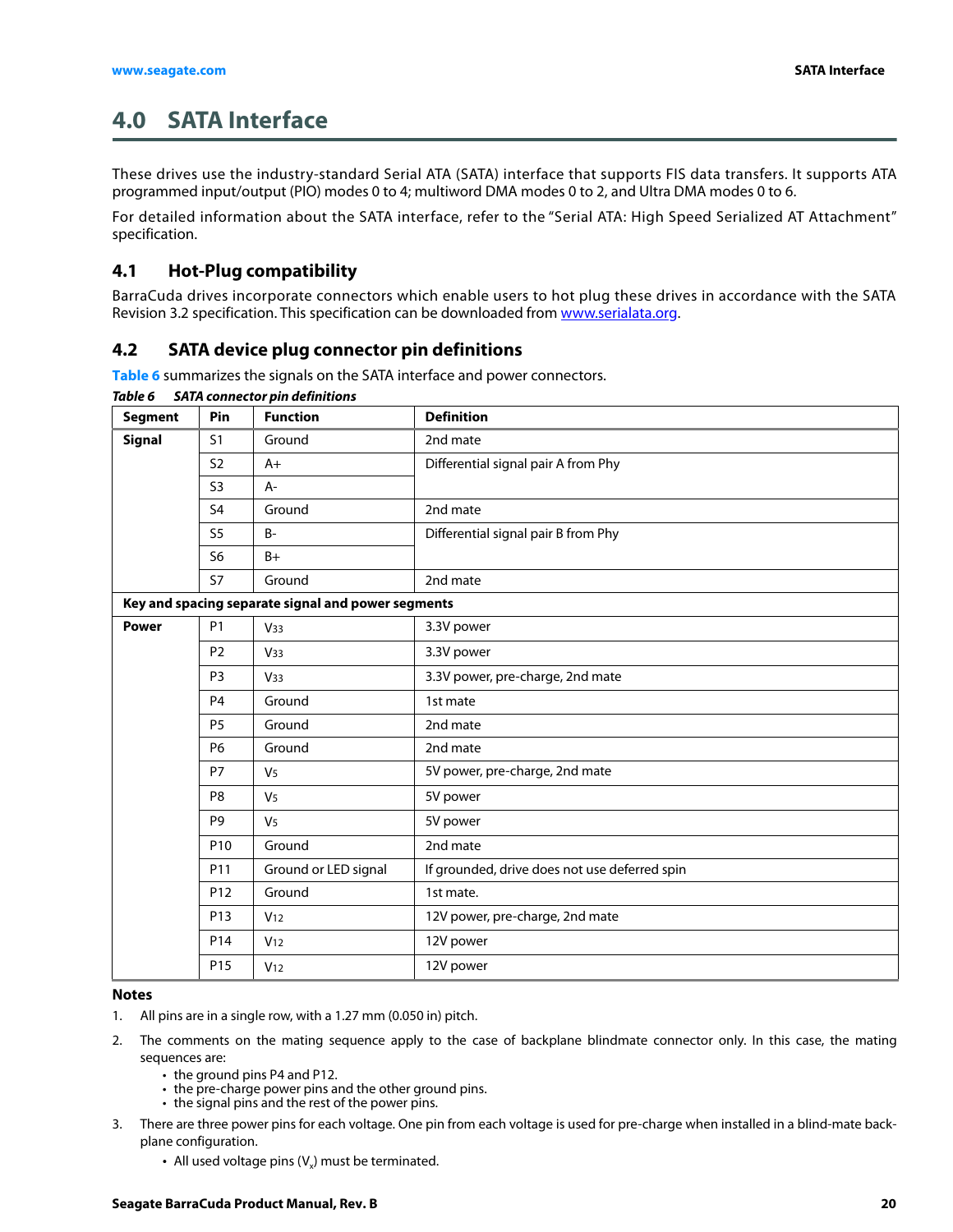## <span id="page-21-0"></span>**4.3 Supported ATA commands**

The following table lists SATA standard commands that the drive supports. For a detailed description of the ATA commands, refer to the Serial ATA International Organization: Serial ATA Revision 3.0 [\(http://www.sata-io.or](http://www.sata-io.org)g).

[See "S.M.A.R.T. commands" on page 29](#page-29-0) for details and subcommands used in the S.M.A.R.T. implementation.

| JAIA Stunuuru communus              |                              |
|-------------------------------------|------------------------------|
| <b>Command name</b>                 | <b>Command code (in hex)</b> |
| <b>Check Power Mode</b>             | E5 <sub>H</sub>              |
| Device Configuration Freeze Lock    | $B1_H/C1_H$                  |
| Device Configuration Identify       | $B1_H/C2_H$                  |
| <b>Device Configuration Restore</b> | $B1_H$ /CO <sub>H</sub>      |
| <b>Device Configuration Set</b>     | $B1_H / C3_H$                |
| <b>Device Reset</b>                 | 08 <sub>H</sub>              |
| Download Microcode                  | 92 <sub>H</sub>              |
| <b>Execute Device Diagnostics</b>   | 90 <sub>H</sub>              |
| Flush Cache                         | $E7_H$                       |
| Flush Cache Extended                | $EA_H$                       |
| Format Track                        | 50 <sub>H</sub>              |
| <b>Identify Device</b>              | $EC_{H}$                     |
| Idle                                | E3 <sub>H</sub>              |
| Idle Immediate                      | $E1_H$                       |
| <b>Initialize Device Parameters</b> | 91 <sub>H</sub>              |
| <b>Read Buffer</b>                  | $E4_H$                       |
| Read DMA                            | C8 <sub>H</sub>              |
| Read DMA Extended                   | 25 <sub>H</sub>              |
| <b>Read DMA Without Retries</b>     | C9 <sub>H</sub>              |
| Read Log Ext                        | $2F_H$                       |
| <b>Read Multiple</b>                | $C4_H$                       |
| Read Multiple Extended              | 29 <sub>H</sub>              |
| <b>Read Native Max Address</b>      | F8 <sub>H</sub>              |
| Read Native Max Address Extended    | 27 <sub>H</sub>              |
| <b>Read Sectors</b>                 | 20 <sub>H</sub>              |
| <b>Read Sectors Extended</b>        | 24 <sub>H</sub>              |
| <b>Read Sectors Without Retries</b> | 21 <sub>H</sub>              |
| <b>Read Verify Sectors</b>          | 40 <sub>H</sub>              |
| Read Verify Sectors Extended        | 42 <sub>H</sub>              |
| Read Verify Sectors Without Retries | $41_H$                       |
| Recalibrate                         | 10 <sub>H</sub>              |
| Security Disable Password           | $F6_H$                       |
| <b>Security Erase Prepare</b>       | $\mathsf{F3}_\mathsf{H}$     |
| <b>Security Erase Unit</b>          | $F4_H$                       |
| <b>Security Freeze</b>              | F5 <sub>H</sub>              |
| Security Set Password               | ${\rm F1_H}$                 |

*Table 7 SATA standard commands*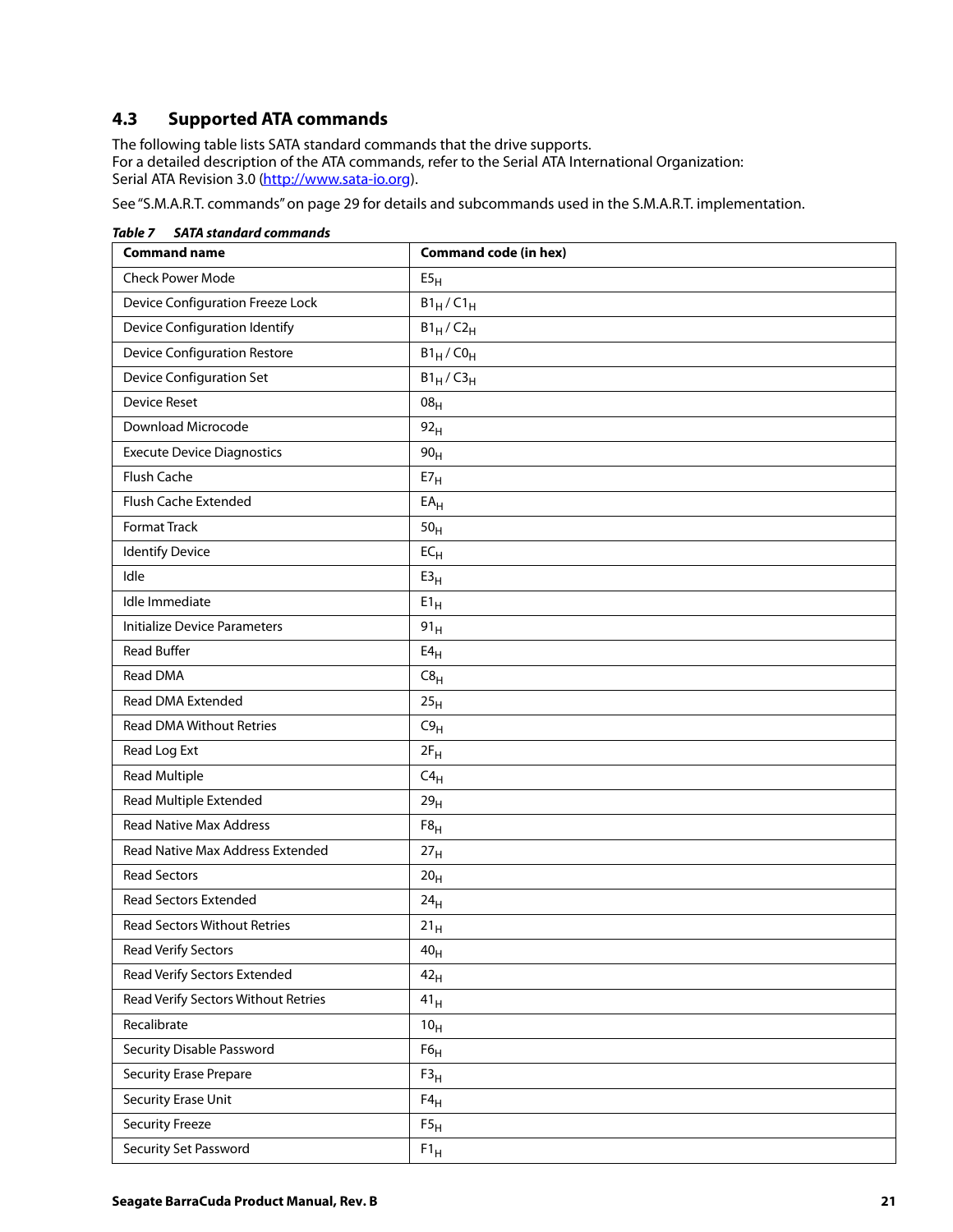#### *Table 7 SATA standard commands (continued)*

| <b>Command name</b>                                                                                                                             | <b>Command code (in hex)</b>                              |                                 |
|-------------------------------------------------------------------------------------------------------------------------------------------------|-----------------------------------------------------------|---------------------------------|
| <b>Security Unlock</b>                                                                                                                          | $F2_H$                                                    |                                 |
| Seek                                                                                                                                            | 70 <sub>H</sub>                                           |                                 |
| <b>Set Features</b>                                                                                                                             | $EF_H$                                                    |                                 |
| Set Max Address                                                                                                                                 | F9 <sub>H</sub>                                           |                                 |
| Note: Individual Set Max Address<br>commands are identified by the value<br>placed in the Set Max Features register as<br>defined to the right. | Address:<br>Password:<br>Lock:<br>Unlock:<br>Freeze Lock: | 00H<br>01H<br>02H<br>03H<br>04H |
| Set Max Address Extended                                                                                                                        | 37 <sub>H</sub>                                           |                                 |
| Set Multiple Mode                                                                                                                               | C6 <sub>H</sub>                                           |                                 |
| Sleep                                                                                                                                           | ${\sf E6}_{\sf H}$                                        |                                 |
| S.M.A.R.T. Disable Operations                                                                                                                   | $B0_H / D9_H$                                             |                                 |
| S.M.A.R.T. Enable/Disable Autosave                                                                                                              | $B0_H / D2_H$                                             |                                 |
| S.M.A.R.T. Enable Operations                                                                                                                    | $B0_H / D8_H$                                             |                                 |
| S.M.A.R.T. Execute Offline                                                                                                                      | $B0_H / D4_H$                                             |                                 |
| S.M.A.R.T. Read Attribute Thresholds                                                                                                            | $B0_H / D1_H$                                             |                                 |
| S.M.A.R.T. Read Data                                                                                                                            | $B0_H / D0_H$                                             |                                 |
| S.M.A.R.T. Read Log Sector                                                                                                                      | $B0_H / D5_H$                                             |                                 |
| S.M.A.R.T. Return Status                                                                                                                        | $BO_H / DA_H$                                             |                                 |
| S.M.A.R.T. Save Attribute Values                                                                                                                | $B0_H / D3_H$                                             |                                 |
| S.M.A.R.T. Write Log Sector                                                                                                                     | $B0_H$ / $D6_H$                                           |                                 |
| Standby                                                                                                                                         | E2 <sub>H</sub>                                           |                                 |
| Standby Immediate                                                                                                                               | E0 <sub>H</sub>                                           |                                 |
| <b>Write Buffer</b>                                                                                                                             | E8 <sub>H</sub>                                           |                                 |
| <b>Write DMA</b>                                                                                                                                | $\mathsf{CA}_{\mathsf{H}}$                                |                                 |
| Write DMA Extended                                                                                                                              | 35 <sub>H</sub>                                           |                                 |
| Write DMA FUA Extended                                                                                                                          | $3D_H$                                                    |                                 |
| Write DMA Without Retries                                                                                                                       | $\mathsf{CB}_\mathsf{H}$                                  |                                 |
| Write Log Extended                                                                                                                              | $3F_H$                                                    |                                 |
| Write Multiple                                                                                                                                  | C5 <sub>H</sub>                                           |                                 |
| Write Multiple Extended                                                                                                                         | 39 <sub>H</sub>                                           |                                 |
| Write Multiple FUA Extended                                                                                                                     | $CE_{H}$                                                  |                                 |
| <b>Write Sectors</b>                                                                                                                            | 30 <sub>H</sub>                                           |                                 |
| Write Sectors Without Retries                                                                                                                   | 31 <sub>H</sub>                                           |                                 |
| Write Sectors Extended                                                                                                                          | 34 <sub>H</sub>                                           |                                 |
| Write Uncorrectable                                                                                                                             | $45_{\rm H}$                                              |                                 |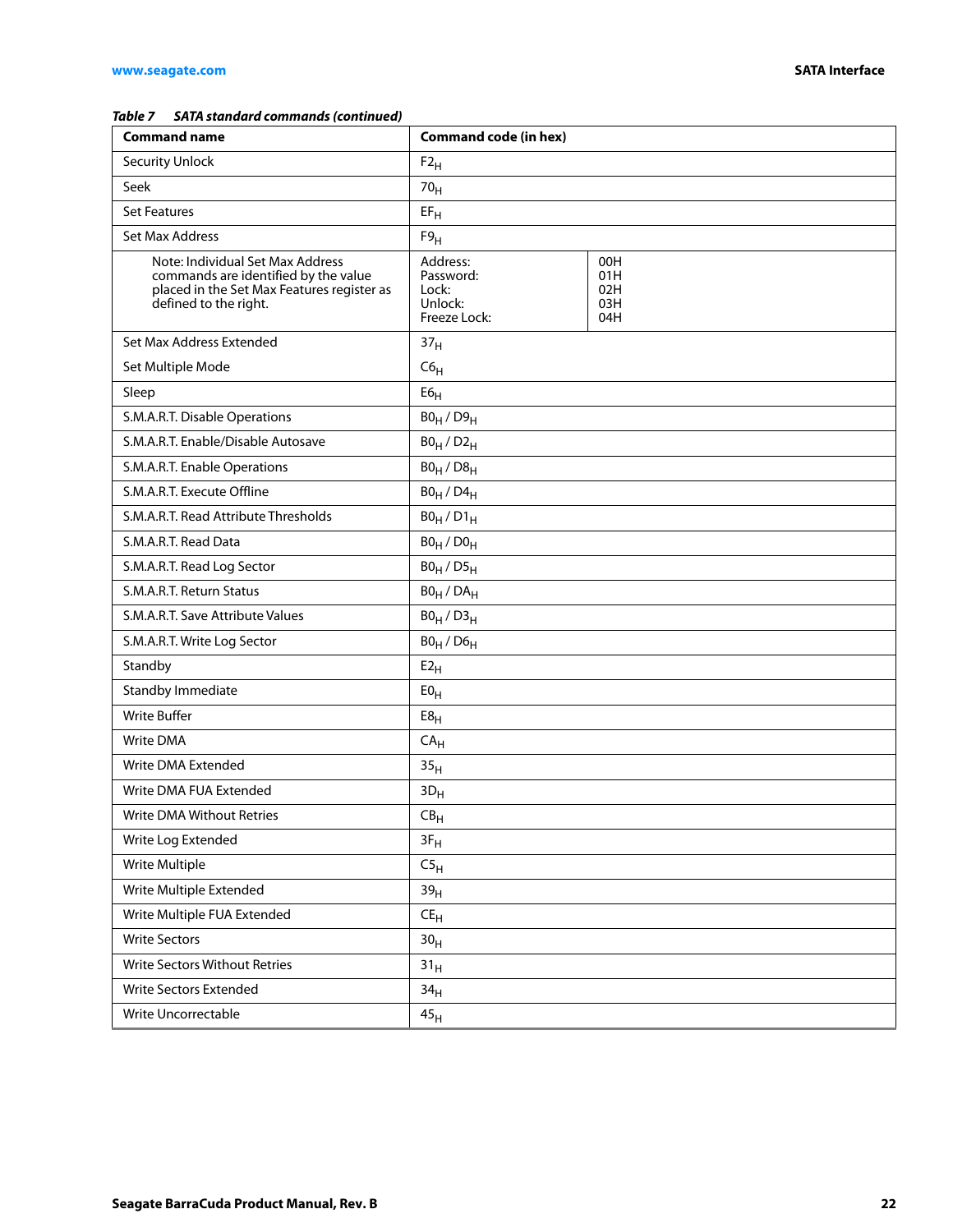## <span id="page-23-0"></span>**4.3.1 Identify Device command**

The Identify Device command (command code  $EC_H$ ) transfers information about the drive to the host following power up. The data is organized as a single 512-byte block of data, whose contents are shown in on page 21. All reserved bits or words should be set to zero. Parameters listed with an "x" are drive-specific or vary with the state of the drive.

The following commands contain drive-specific features that may not be included in the SATA specification.

**Word Description Value** 0 Configuration information: • Bit  $15: 0 = ATA; 1 = ATAPI$ • Bit 7: removable media • Bit 6: removable controller • Bit 0: reserved  $0C5A_H$ 1 Number of logical cylinders 16,383 2 Specific configuration: 37C8h Device requires SET FEATURES subcommand to spin-up after power-up and IDENTIFY DEVICE data is incomplete. 738Ch Device requires SET FEATURES subcommand to spin-up after power-up and IDENTIFY DEVICE data is complete. 8C73h Device does not require SET FEATURES subcommand to spin-up after power-up and IDENTIFY DEVICE data is incomplete. C837h Device does not require SET FEATURES subcommand to spin-up after power-up and IDENTIFY DEVICE data is complete.  $C837<sub>H</sub>$ 3 Number of logical heads 16 4 Retired 10000<sub>H</sub> 5 Retired  $\begin{bmatrix} 5 \end{bmatrix}$  Retired 6 Number of logical sectors per logical track: 63 003F<sub>H</sub> 7–9 Retired 10000<sub>H</sub>  $10-19$  Serial number: (20 ASCII characters,  $0000_H$  = none) ASCII 20 Retired  $\begin{bmatrix} 0 & 0 & 0 \end{bmatrix}$ 21 Retired 10400<sub>H</sub> 22 Obsolete 1990 in the set of the set of the set of the set of the set of the set of the set of the set of the set of the set of the set of the set of the set of the set of the set of the set of the set of the set of the 23–26 Firmware revision (8 ASCII character string, padded with blanks to end of string) **x**.xx 27–46 Drive model number: (40 ASCII characters, padded with blanks to end of string) 47 (Bits 7–0) Maximum sectors per interrupt on Read multiple and Write multiple (16)  $\vert$  8010<sub>H</sub> 48 Trusted Computing feature set options: 15 Shall be cleared to zero 14 Shall be set to one 13:1 Reserved for the Trusted Computing Group 0 Trusted Computing feature set is supported  $4000_H$ 49 Standard Standby timer, IORDY supported and may be disabled  $2F00<sub>H</sub>$ 

*Table 8 Identify Device commands*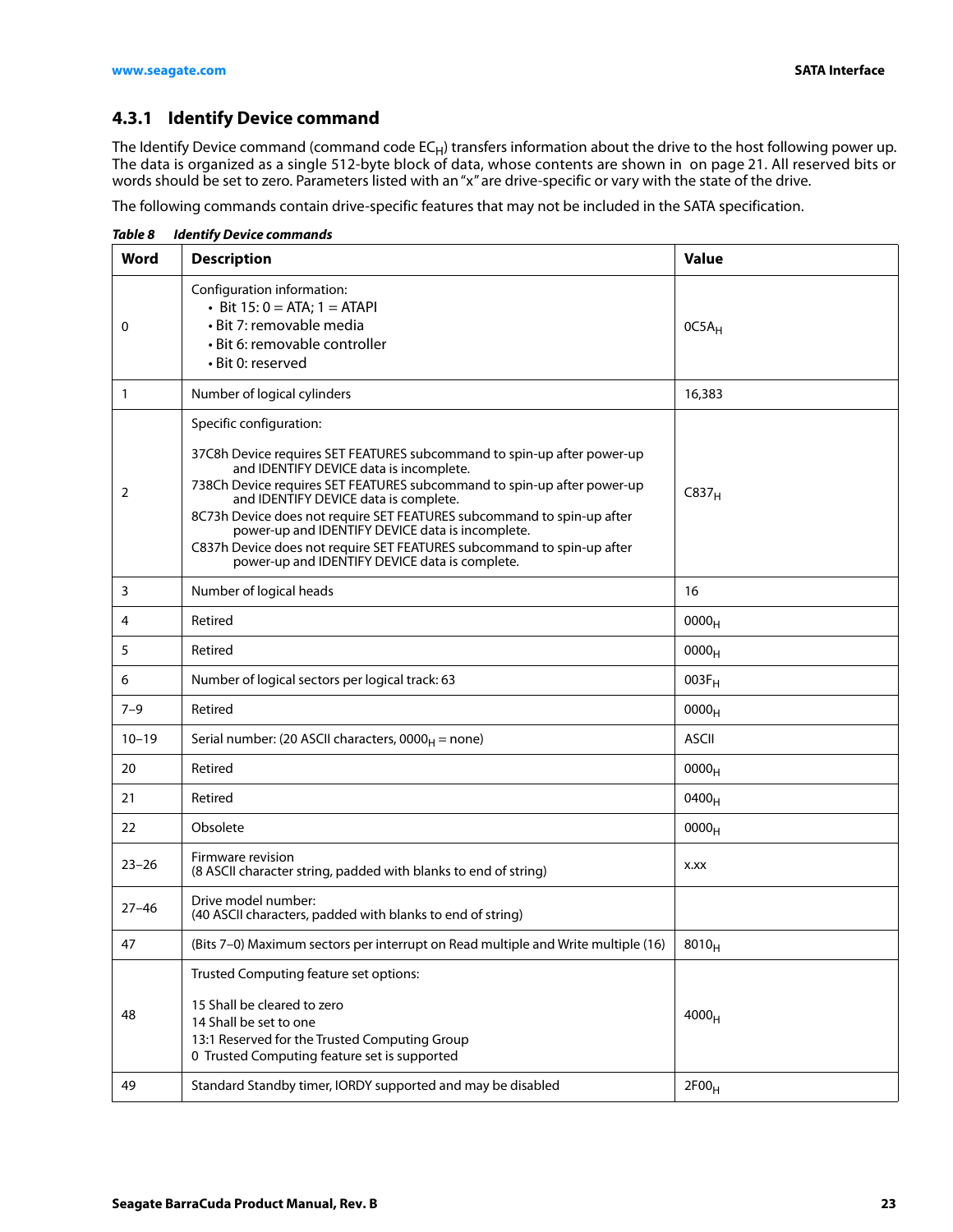| Word      | <b>Description</b>                                                                                                                                                                                                                                                                                                                                                                                                                 | <b>Value</b>            |
|-----------|------------------------------------------------------------------------------------------------------------------------------------------------------------------------------------------------------------------------------------------------------------------------------------------------------------------------------------------------------------------------------------------------------------------------------------|-------------------------|
|           | Capabilities: (see 7.17.7.17)                                                                                                                                                                                                                                                                                                                                                                                                      |                         |
| 50        | 15 Shall be cleared to zero<br>14 Shall be set to one<br>13:2 Reserved<br>1 Obsolete<br>0 Shall be set to one to indicate a vendor specific Standby timer value minimum                                                                                                                                                                                                                                                            | $4000_H$                |
| 51        | PIO data-transfer cycle timing mode                                                                                                                                                                                                                                                                                                                                                                                                | $0200_H$                |
| 52        | Retired (Obsolete)                                                                                                                                                                                                                                                                                                                                                                                                                 | 0200 <sub>H</sub>       |
| 53        | 15:8 Free-fall Control Sensitivity<br>7:3 Reserved<br>2 the fields reported in word 88 are valid<br>1 the fields reported in words (70:64) are valid<br>0 Obsolete                                                                                                                                                                                                                                                                 | 0007 <sub>H</sub>       |
| 54        | Number of current logical cylinders (Obsolete)                                                                                                                                                                                                                                                                                                                                                                                     | <b>XXXX<sub>H</sub></b> |
| 55        | Number of current logical heads (Obsolete)                                                                                                                                                                                                                                                                                                                                                                                         | <b>XXXX<sub>H</sub></b> |
| 56        | Number of current logical sectors per logical track (Obsolete)                                                                                                                                                                                                                                                                                                                                                                     | <b>XXXX<sub>H</sub></b> |
| $57 - 58$ | Current capacity in sectors (Obsolete)                                                                                                                                                                                                                                                                                                                                                                                             | <b>XXXX<sub>H</sub></b> |
| 59        | 15 The BLOCK ERASE EXT command is supported<br>14 The OVERWRITE EXT command is supported<br>13 The CRYPTO SCRAMBLE EXT command is supported<br>12 The Sanitize feature set is supported<br>11:9 Reserved<br>8 Multiple logical sector setting is valid<br>7:0 Current setting for number of logical sectors that shall be transferred per DRQ<br>data block on READ/WRITE Multiple commands                                        | $5C10_H$                |
| $60 - 61$ | Total number of user-addressable LBA sectors available<br>(see Section 2.2 for related information)<br>*Note: The maximum value allowed in this field is: 0FFFFFFFh (268,435,455)<br>sectors, 137GB). Drives with capacities over 137GB will have 0FFFFFFFh in this field<br>and the actual number of user-addressable LBAs specified in words 100-103. This<br>is required for drives that support the 48-bit addressing feature. | OFFFFFFFh*              |
| 62        | Obsolete                                                                                                                                                                                                                                                                                                                                                                                                                           | 0000 <sub>H</sub>       |
| 63        | Multiword DMA active and modes supported<br>(see note following this table)                                                                                                                                                                                                                                                                                                                                                        | xx07 <sub>H</sub>       |
| 64        | Advanced PIO modes supported (modes 3 and 4 supported)                                                                                                                                                                                                                                                                                                                                                                             | 0003 <sub>H</sub>       |
| 65        | Minimum multiword DMA transfer cycle time per word (120 nsec)                                                                                                                                                                                                                                                                                                                                                                      | 0078 <sub>H</sub>       |
| 66        | Recommended multiword DMA transfer cycle time per word (120 nsec)                                                                                                                                                                                                                                                                                                                                                                  | 0078 <sub>H</sub>       |
| 67        | Minimum PIO cycle time without IORDY flow control (240 nsec)                                                                                                                                                                                                                                                                                                                                                                       | $0078_H$                |
| 68        | Minimum PIO cycle time with IORDY flow control (120 nsec)                                                                                                                                                                                                                                                                                                                                                                          | $0078_{H}$              |

#### *Table 8 Identify Device commands (continued)*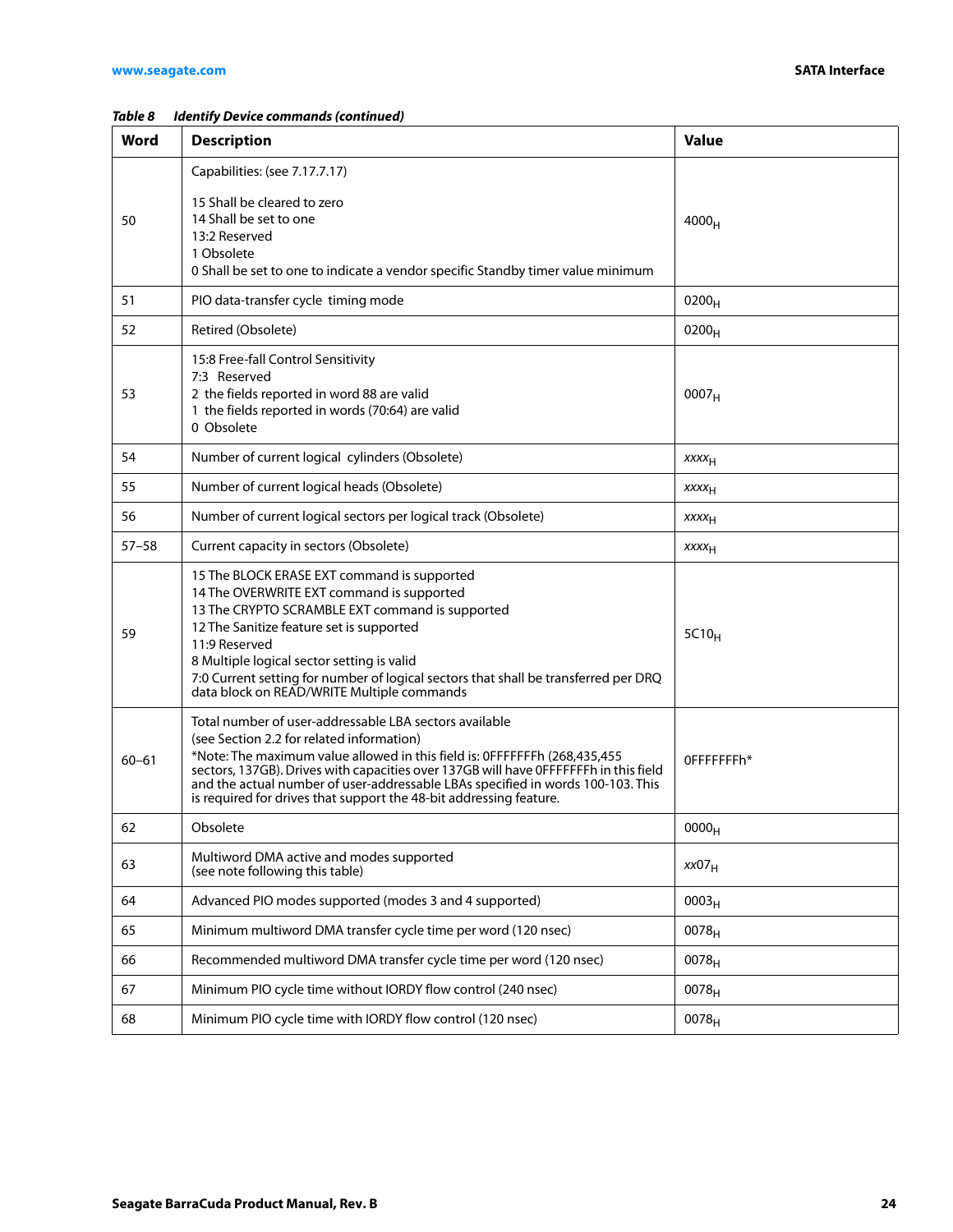*Table 8 Identify Device commands (continued)*

| <b>Word</b> | <b>Description</b>                                                                                                                                                                                                                                                                                                                                                                                                                                                                                                                                                                                                                                      | <b>Value</b>                  |
|-------------|---------------------------------------------------------------------------------------------------------------------------------------------------------------------------------------------------------------------------------------------------------------------------------------------------------------------------------------------------------------------------------------------------------------------------------------------------------------------------------------------------------------------------------------------------------------------------------------------------------------------------------------------------------|-------------------------------|
| 69          | <b>Additional Supported</b><br>15 CFast Specification Support<br>14 Deterministic data in trimmed LBA range(s) is supported<br>13 Long Physical Sector Alignment Error Reporting Control is supported<br>12 Obsolete<br>11 READ BUFFER DMA is supported<br>10 WRITE BUFFER DMA is supported<br>9 Obsolete<br>8 DOWNLOAD MICROCODE DMA is supported<br>7 Reserved for IEEE 1667<br>60 = Optional ATA device 28-bit commands supported<br>5 Trimmed LBA range(s) returning zeroed data is supported<br>4 Device Encrypts All User Data<br>3 Extended Number of User Addressable Sectors is supported<br>2 All write cache is non-volatile<br>1:0 Reserved | 0000 <sub>H</sub>             |
| $70 - 74$   | ATA-reserved                                                                                                                                                                                                                                                                                                                                                                                                                                                                                                                                                                                                                                            | 0000 <sub>H</sub>             |
| 75          | Queue depth                                                                                                                                                                                                                                                                                                                                                                                                                                                                                                                                                                                                                                             | $001F_H$                      |
| 76          | SATA capabilities                                                                                                                                                                                                                                                                                                                                                                                                                                                                                                                                                                                                                                       | <b>XXXX<sub>H</sub></b>       |
| 77          | Reserved for future SATA definition                                                                                                                                                                                                                                                                                                                                                                                                                                                                                                                                                                                                                     | xxxx <sub>H</sub>             |
| 78          | SATA features supported                                                                                                                                                                                                                                                                                                                                                                                                                                                                                                                                                                                                                                 | xxxx <sub>H</sub>             |
| 79          | SATA features enabled                                                                                                                                                                                                                                                                                                                                                                                                                                                                                                                                                                                                                                   | <b>XXXX<sub>H</sub></b>       |
| 80          | Major version number                                                                                                                                                                                                                                                                                                                                                                                                                                                                                                                                                                                                                                    | $07F0_H$                      |
| 81          | Minor version number                                                                                                                                                                                                                                                                                                                                                                                                                                                                                                                                                                                                                                    | $006D_H$                      |
| 82          | Command sets supported                                                                                                                                                                                                                                                                                                                                                                                                                                                                                                                                                                                                                                  | $306B_H$                      |
| 83          | Command sets supported                                                                                                                                                                                                                                                                                                                                                                                                                                                                                                                                                                                                                                  | $7561_H$                      |
| 84          | Command sets support extension (see note following this table)                                                                                                                                                                                                                                                                                                                                                                                                                                                                                                                                                                                          | $6173_H$                      |
| 85          | Command sets enabled                                                                                                                                                                                                                                                                                                                                                                                                                                                                                                                                                                                                                                    | $30xx_H$                      |
| 86          | Command sets enabled                                                                                                                                                                                                                                                                                                                                                                                                                                                                                                                                                                                                                                    | $B441_H$                      |
| 87          | Command sets enable extension                                                                                                                                                                                                                                                                                                                                                                                                                                                                                                                                                                                                                           | $6173_H$                      |
| 88          | Ultra DMA support and current mode (see note following this table)                                                                                                                                                                                                                                                                                                                                                                                                                                                                                                                                                                                      | $xx7F_H$                      |
| 89          | Security erase time                                                                                                                                                                                                                                                                                                                                                                                                                                                                                                                                                                                                                                     | $xxxx_{H}$                    |
| 90          | Enhanced security erase time                                                                                                                                                                                                                                                                                                                                                                                                                                                                                                                                                                                                                            | XXXH                          |
| 92          | Master password revision code                                                                                                                                                                                                                                                                                                                                                                                                                                                                                                                                                                                                                           | FFE <sub>H</sub>              |
| 93          | Hardware reset value                                                                                                                                                                                                                                                                                                                                                                                                                                                                                                                                                                                                                                    | $xxxx_{H}$                    |
| 94          | Automatic acoustic management                                                                                                                                                                                                                                                                                                                                                                                                                                                                                                                                                                                                                           | D0D0 <sub>H</sub>             |
| $95 - 99$   | ATA-reserved                                                                                                                                                                                                                                                                                                                                                                                                                                                                                                                                                                                                                                            | 0000 <sub>H</sub>             |
| $100 - 103$ | Total number of user-addressable LBA sectors available (see Section 2.2 for related<br>information). These words are required for drives that support the 48-bit<br>addressing feature. Maximum value: 0000FFFFFFFFFFFFi.                                                                                                                                                                                                                                                                                                                                                                                                                               | $ST4000DM005 = 7,814,037,168$ |
| 104-105     | ATA-reserved                                                                                                                                                                                                                                                                                                                                                                                                                                                                                                                                                                                                                                            | 0000 <sub>H</sub>             |
| 106         | Physical sector size / logical sector size                                                                                                                                                                                                                                                                                                                                                                                                                                                                                                                                                                                                              | $6003_H$                      |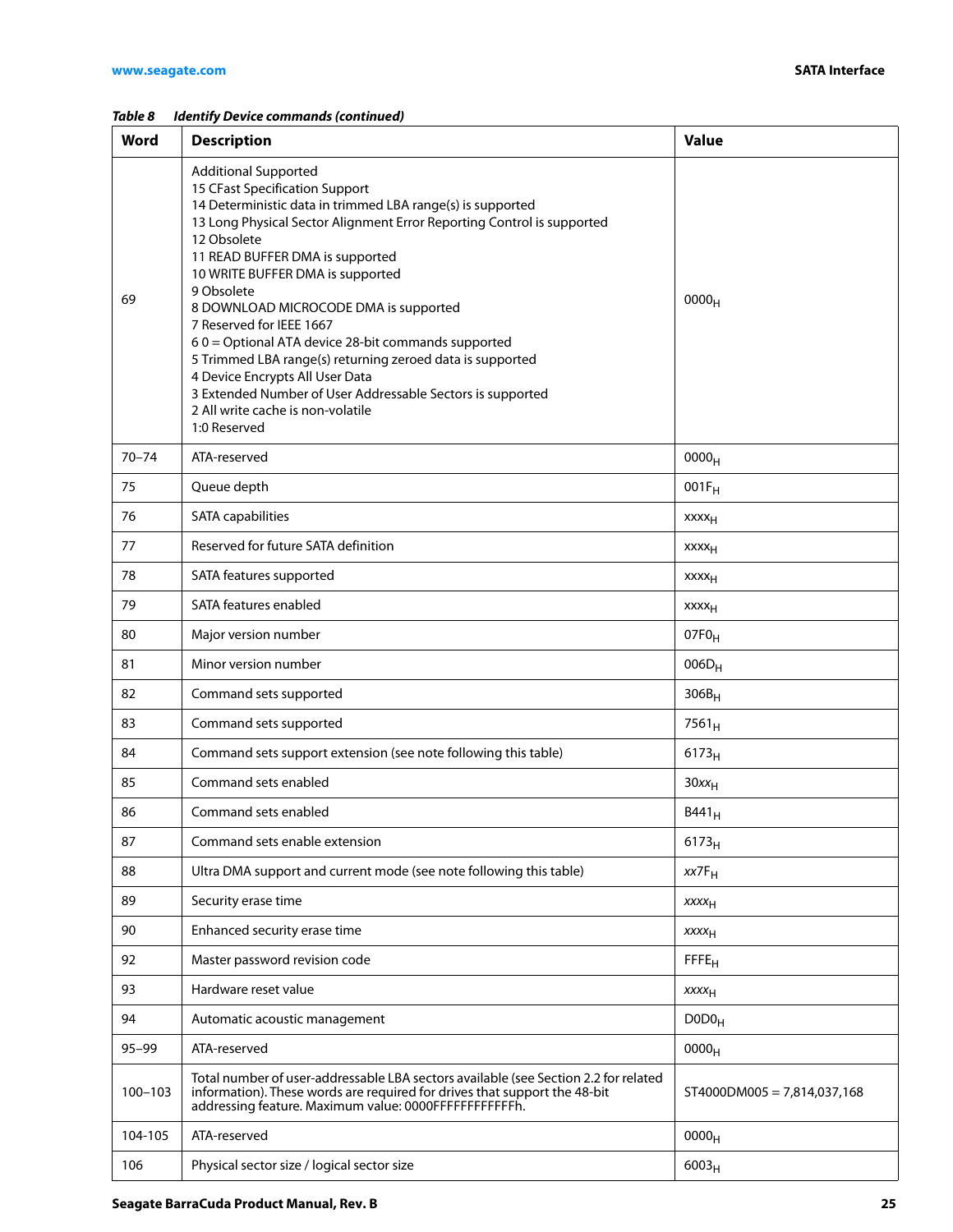| Word        | <b>Description</b>                                                                                                                                        | <b>Value</b>                         |
|-------------|-----------------------------------------------------------------------------------------------------------------------------------------------------------|--------------------------------------|
| 107         | ATA-reserved                                                                                                                                              | 0000 <sub>H</sub>                    |
| 108-111     | The mandatory value of the world wide name (WWN) for the drive.<br>NOTE: This field is valid if word 84, bit 8 is set to 1 indicating 64-bit WWN support. | Each drive will have a unique value. |
| 112-118     | ATA-reserved                                                                                                                                              | 0000 <sub>H</sub>                    |
| 119         | Commands and feature sets supported                                                                                                                       | $41DE_H$                             |
| 120         | Commands and feature sets supported or enabled                                                                                                            | $409C_H$                             |
| 121-127     | ATA-reserved                                                                                                                                              | 0000 <sub>H</sub>                    |
| 128         | Security status                                                                                                                                           | $0021_H$                             |
| 129-159     | Seagate-reserved                                                                                                                                          | XXXH                                 |
| $160 - 167$ | ATA-reserved                                                                                                                                              | $0000_H$                             |
| 168         | Device Nominal Form Factor                                                                                                                                | 0002 <sub>H</sub>                    |
| 169-205     | ATA-reserved                                                                                                                                              | 0000 <sub>H</sub>                    |
| 206         | <b>SCT Command Transport</b>                                                                                                                              | $10A5_H$                             |
| 207-208     | ATA-reserved                                                                                                                                              | 0000 <sub>H</sub>                    |
| 209         | Alignment of logical blocks within a physical block                                                                                                       | $4000_H$                             |
| 210-216     | ATA-reserved                                                                                                                                              | 0000 <sub>H</sub>                    |
| 217         | Nominal media rotation rate                                                                                                                               | $175C_H$                             |
| 218-221     | ATA-reserved                                                                                                                                              | 0000 <sub>H</sub>                    |
| 222         | Transport major version number                                                                                                                            | $107F_H$                             |
| 223-229     | ATA-reserved                                                                                                                                              | 0000 <sub>H</sub>                    |
| 230-233     | Extended Number of User Addressable Sectors                                                                                                               | $ST4000DM005 = 7,814,037,168$        |
| 234-254     | ATA-reserved                                                                                                                                              | 0000 <sub>H</sub>                    |
| 255         | Integrity word                                                                                                                                            | xxA5 <sub>H</sub>                    |

#### *Table 8 Identify Device commands (continued)*

| <b>Note</b> | Advanced Power Management (APM) and Automatic Acoustic<br>Management (AAM) features are not supported. |
|-------------|--------------------------------------------------------------------------------------------------------|
|-------------|--------------------------------------------------------------------------------------------------------|

**Note** See the bit descriptions below for words 63, 84, and 88 of the Identify Drive data.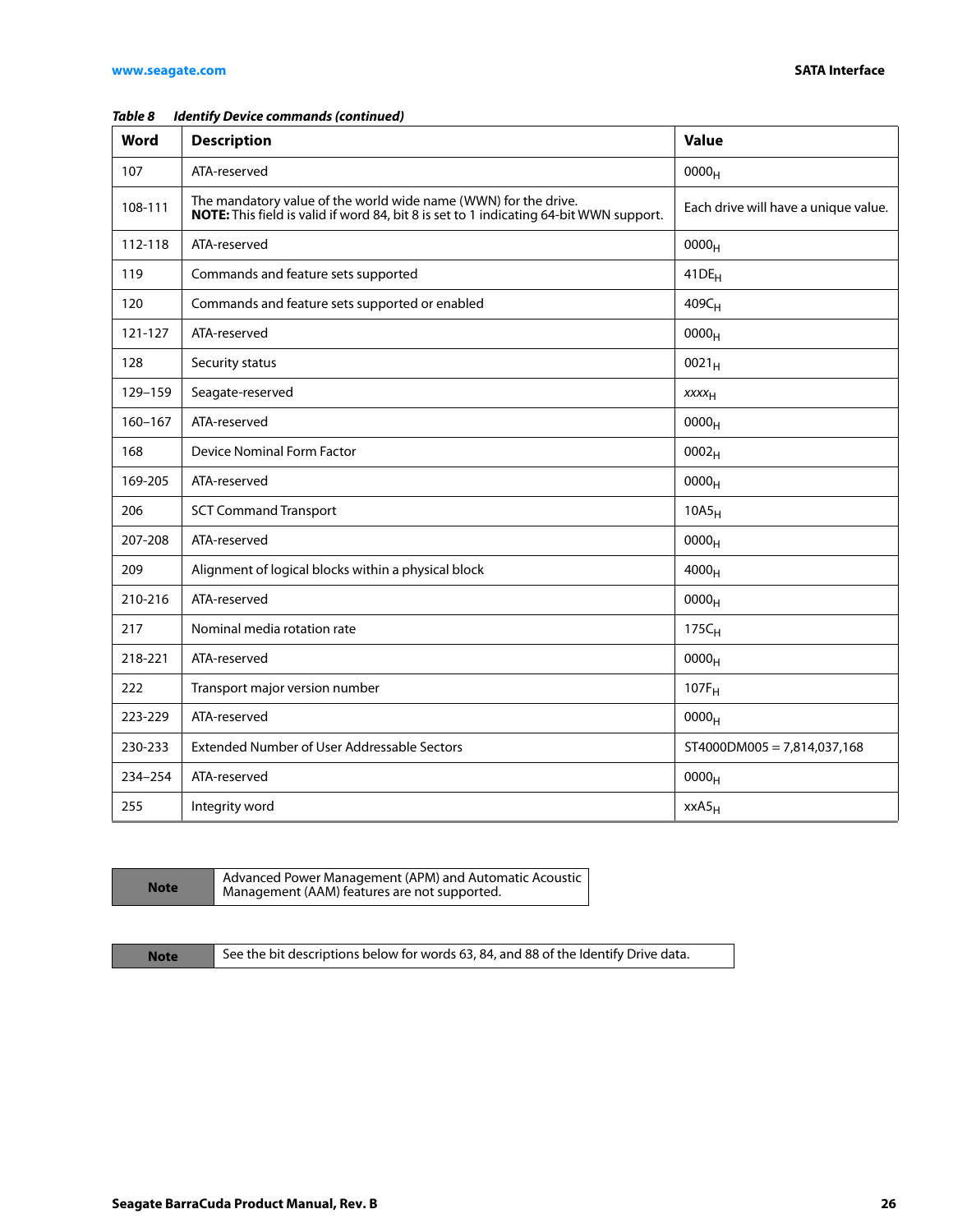| Description (if bit is set to 1) |                |                                                                      |  |  |
|----------------------------------|----------------|----------------------------------------------------------------------|--|--|
|                                  | Bit            | Word 63                                                              |  |  |
|                                  | 0              | Multiword DMA mode 0 is supported.                                   |  |  |
|                                  | $\mathbf{1}$   | Multiword DMA mode 1 is supported.                                   |  |  |
|                                  | $\overline{2}$ | Multiword DMA mode 2 is supported.                                   |  |  |
|                                  | 8              | Multiword DMA mode 0 is currently active.                            |  |  |
|                                  | 9              | Multiword DMA mode 1 is currently active.                            |  |  |
|                                  | 10             | Multiword DMA mode 2 is currently active.                            |  |  |
|                                  | Bit            | Word 84                                                              |  |  |
|                                  | 0              | SMART error login is supported.                                      |  |  |
|                                  | 1              | SMART self-test is supported.                                        |  |  |
|                                  | $\overline{2}$ | Media serial number is supported.                                    |  |  |
|                                  | 3              | Media Card Pass Through Command feature set is supported.            |  |  |
|                                  | 4              | Streaming feature set is supported.                                  |  |  |
|                                  | 5              | GPL feature set is supported.                                        |  |  |
|                                  | 6              | WRITE DMA FUA EXT and WRITE MULTIPLE FUA EXT commands are supported. |  |  |
|                                  | $\overline{7}$ | WRITE DMA QUEUED FUA EXT command is supported.                       |  |  |
|                                  | 8              | 64-bit World Wide Name is supported.                                 |  |  |
|                                  | $9 - 10$       | Obsolete.                                                            |  |  |
|                                  | $11 - 12$      | Reserved for TLC.                                                    |  |  |
|                                  | 13             | IDLE IMMEDIATE command with IUNLOAD feature is supported.            |  |  |
|                                  | 14             | Shall be set to 1.                                                   |  |  |
|                                  | 15             | Shall be cleared to 0.                                               |  |  |
|                                  | <b>Bit</b>     | Word 88                                                              |  |  |
|                                  | 0              | Ultra DMA mode 0 is supported.                                       |  |  |
|                                  | $\mathbf{1}$   | Ultra DMA mode 1 is supported.                                       |  |  |
|                                  | $\overline{2}$ | Ultra DMA mode 2 is supported.                                       |  |  |
|                                  | 3              | Ultra DMA mode 3 is supported.                                       |  |  |
|                                  | 4              | Ultra DMA mode 4 is supported.                                       |  |  |
|                                  | 5              | Ultra DMA mode 5 is supported.                                       |  |  |
|                                  | 6              | Ultra DMA mode 6 is supported.                                       |  |  |
|                                  | 8              | Ultra DMA mode 0 is currently active.                                |  |  |
|                                  | 9              | Ultra DMA mode 1 is currently active.                                |  |  |
|                                  | 10             | Ultra DMA mode 2 is currently active.                                |  |  |
|                                  | 11             | Ultra DMA mode 3 is currently active.                                |  |  |
|                                  | 12             | Ultra DMA mode 4 is currently active.                                |  |  |
|                                  | 13             | Ultra DMA mode 5 is currently active.                                |  |  |
|                                  | 14             | Ultra DMA mode 6 is currently active.                                |  |  |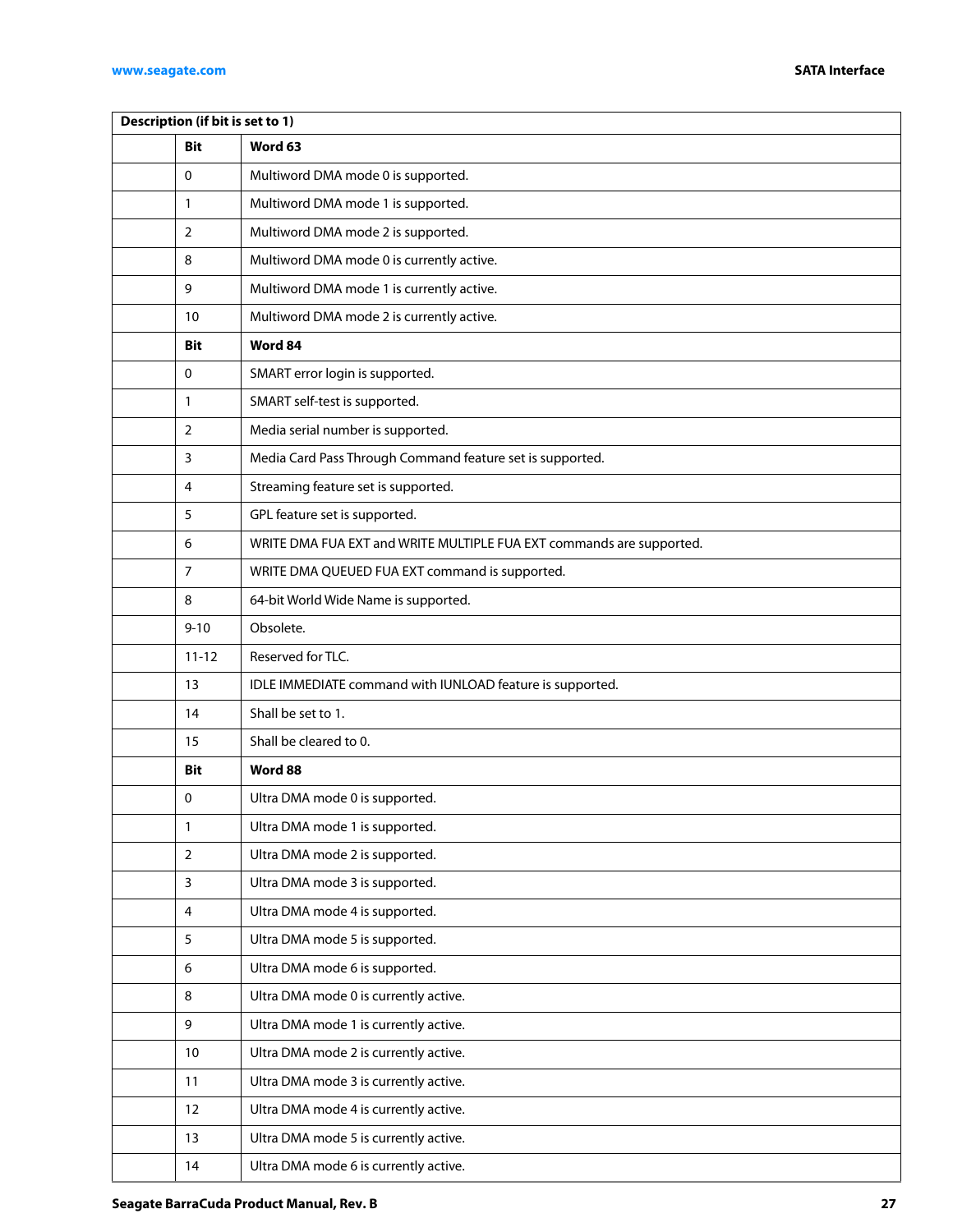## <span id="page-28-0"></span>**4.3.2 Set Features command**

This command controls the implementation of various features that the drive supports. When the drive receives this command, it sets BSY, checks the contents of the Features register, clears BSY and generates an interrupt. If the value in the register does not represent a feature that the drive supports, the command is aborted. Power-on default has the read lookahead and write caching features enabled. The acceptable values for the Features register are defined as follows:

| Table 9         | <b>Set Features command</b>                                                                  |  |  |
|-----------------|----------------------------------------------------------------------------------------------|--|--|
| 02 <sub>H</sub> | Enable write cache (default)                                                                 |  |  |
| 03 <sub>H</sub> | Set transfer mode (based on value in Sector Count register)<br>Sector Count register values: |  |  |
|                 | 00 <sub>H</sub> Set PIO mode to default (PIO mode 2)                                         |  |  |
|                 | $01_H$ Set PIO mode to default and disable IORDY (PIO mode 2)                                |  |  |
|                 | PIO mode 0<br>08 <sub>H</sub>                                                                |  |  |
|                 | 09 <sub>H</sub> PIO mode 1                                                                   |  |  |
|                 | 0A <sub>H</sub> PIO mode 2                                                                   |  |  |
|                 | 0B <sub>H</sub> PIO mode 3                                                                   |  |  |
|                 | $OC_H$ PIO mode 4 (default)                                                                  |  |  |
|                 | Multiword DMA mode 0<br>20 <sub>H</sub>                                                      |  |  |
|                 | Multiword DMA mode 1<br>21 <sub>H</sub>                                                      |  |  |
|                 | Multiword DMA mode 2<br>22 <sub>H</sub>                                                      |  |  |
|                 | 40 <sub>H</sub> Ultra DMA mode 0                                                             |  |  |
|                 | 41 <sub>H</sub> Ultra DMA mode 1                                                             |  |  |
|                 | 42 <sub>H</sub> Ultra DMA mode 2                                                             |  |  |
|                 | 43 <sub>H</sub> Ultra DMA mode 3                                                             |  |  |
|                 | 44 <sub>H</sub> Ultra DMA mode 4                                                             |  |  |
|                 | 45 <sub>H</sub> Ultra DMA mode 5                                                             |  |  |
|                 | 46 <sub>H</sub> Ultra DMA mode 6                                                             |  |  |
| 06 <sub>H</sub> | Enable the PUIS feature set                                                                  |  |  |
| 07 <sub>H</sub> | PUIS feature set device spin-up                                                              |  |  |
| 10 <sub>H</sub> | Enable use of SATA features                                                                  |  |  |
| ${\rm 55_H}$    | Disable read look-ahead (read cache) feature                                                 |  |  |
| 82 <sub>H</sub> | Disable write cache                                                                          |  |  |
| 86 <sub>H</sub> | Disable the PUIS feature set                                                                 |  |  |
| 90 <sub>H</sub> | Disable use of SATA features                                                                 |  |  |
| $AA_H$          | Enable read look-ahead (read cache) feature (default)                                        |  |  |
| $F1_H$          | Report full capacity available                                                               |  |  |

|  | √ot |  |
|--|-----|--|
|  |     |  |

At power-on, or after a hardware or software reset, the default values of the features are as indicated above.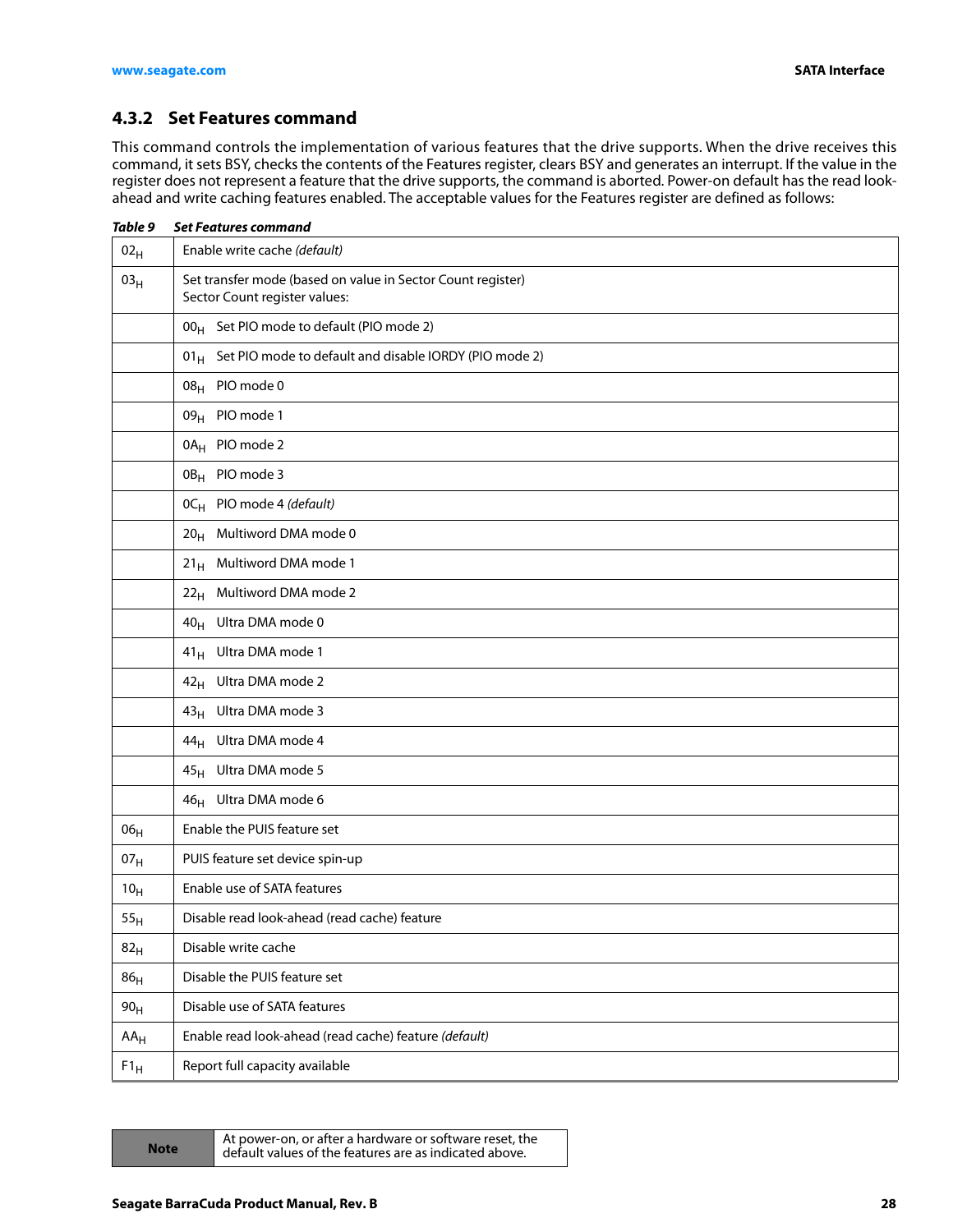## <span id="page-29-0"></span>**4.3.3 S.M.A.R.T. commands**

S.M.A.R.T. provides near-term failure prediction for disk drives. When S.M.A.R.T. is enabled, the drive monitors predetermined drive attributes that are susceptible to degradation over time. If self-monitoring determines that a failure is likely, S.M.A.R.T. makes a status report available to the host. Not all failures are predictable. S.M.A.R.T. predictability is limited to the attributes the drive can monitor. For more information on S.M.A.R.T. commands and implementation, see the Draft ATA-5 Standard.

SeaTools diagnostic software activates a built-in drive self-test (DST S.M.A.R.T. command for D4<sub>H</sub>) that eliminates unnecessary drive returns. The diagnostic software ships with all new drives and is also available at: http://seatools.seagate.com.

This drive is shipped with S.M.A.R.T. features disabled. Users must have a recent BIOS or software package that supports S.M.A.R.T. to enable this feature. The table below shows the S.M.A.R.T. command codes that the drive uses.

| <b>Code in features register</b> | S.M.A.R.T. command                               |
|----------------------------------|--------------------------------------------------|
| D0 <sub>H</sub>                  | S.M.A.R.T. Read Data                             |
| $D2_H$                           | S.M.A.R.T. Enable/Disable Attribute Autosave     |
| D3 <sub>H</sub>                  | S.M.A.R.T. Save Attribute Values                 |
| $D4_H$                           | S.M.A.R.T. Execute Off-line Immediate (runs DST) |
| DS <sub>H</sub>                  | S.M.A.R.T. Read Log Sector                       |
| D6 <sub>H</sub>                  | S.M.A.R.T. Write Log Sector                      |
| D8 <sub>H</sub>                  | S.M.A.R.T. Enable Operations                     |
| D9 <sub>H</sub>                  | S.M.A.R.T. Disable Operations                    |
| DA <sub>H</sub>                  | S.M.A.R.T. Return Status                         |

*Table 10 S.M.A.R.T. commands*

**Note** If an appropriate code is not written to the Features Register, the **Note** command is aborted and 0x04 (abort) is written to the Frror register command is aborted and 0x04 (abort) is written to the Error register.